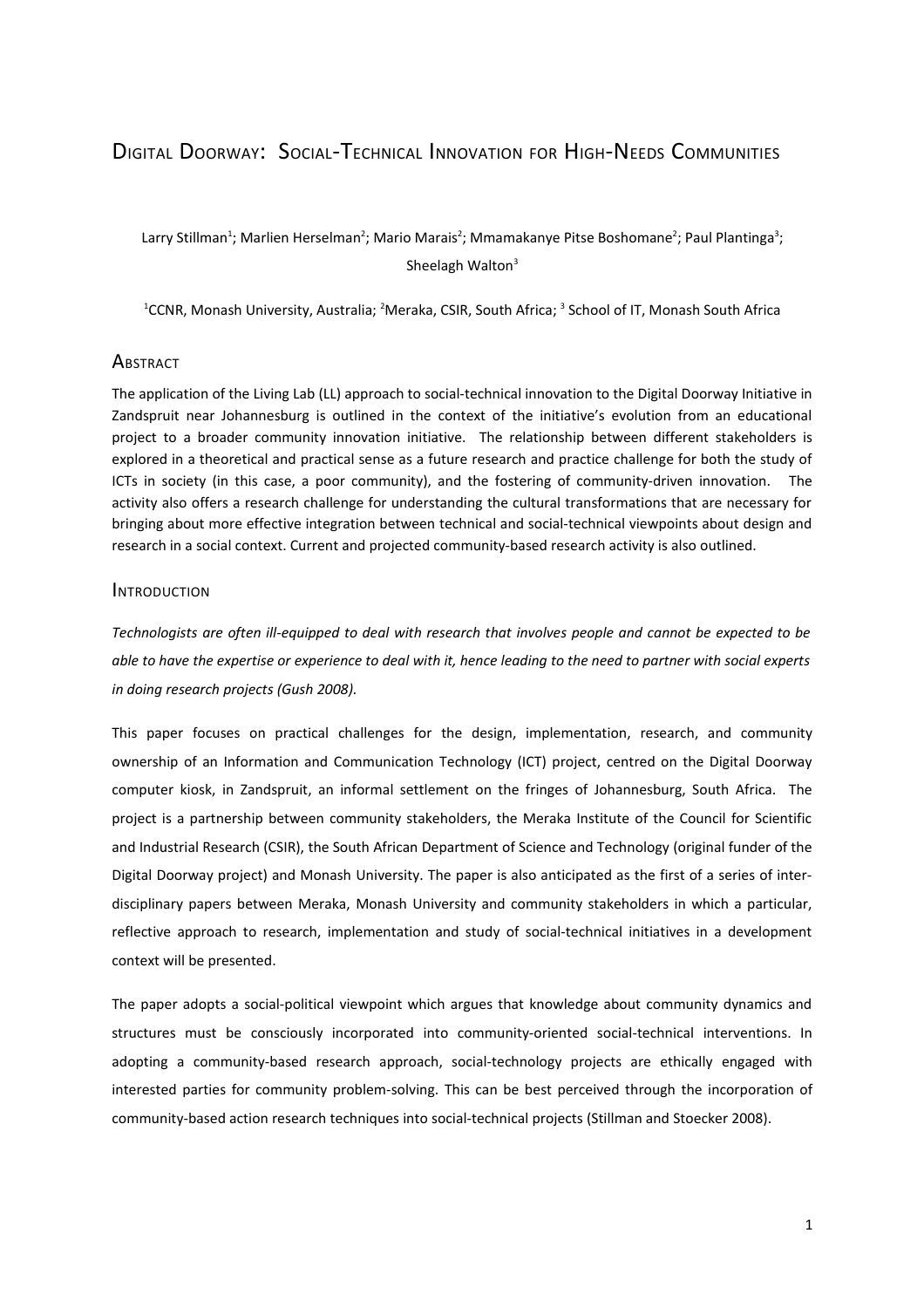The application of the Living Lab (LL) approach to social-technical innovation (Pitse-Boshomane, Marais et al. 2008) to the Digital Doorway Initiative (DDI) in Zandspruit is discussed in the context of the DDI's evolution from an educational project to a broader community development initiative. A Living Lab is a concept which refers to a research and development methodology where innovations are created and verified in collaborative, multi-contextual real-world settings. The paper details the development of a research philosophy and research plan amongst social researchers, technical designers, and community stakeholders in Zandspruit, South Africa, in which a broader conception of technology in the community than that originally adopted by the Digital Doorway (DD) designers has been developed. The quote which introduces the paper was written by one of the DD's technical designers and is indicative of the recognition that another set of skills is required in socially oriented research and development projects such as the DD, which is both a community 'intervention' and a research platform for discovery about user and community ICT needs and impacts in a particular context.

We argue that such joint community-oriented research and action results in evidence to support the proposition that it is not the isolated agency of a technology or artifact that makes a difference in socialtechnical projects but rather, its instantiation or enactment (Orlikowski 1999), embedded in a social-technical web (Lamb and Kling 2003), or network (Callon 1991; Law 1992; Law 2001) , within the larger framework of a complex and influencing social and political order (Giddens 1976: 102). Conscious or tacit human agency in this context, influenced in a variety of directions, sets in place conditions for the adoption and appropriation of particular ICTs. A key proposition which therefore emerges from this position is that technology structures are emergent, enacted, and dependent upon agency, rather than being simply embodied through the technology (Orlikowski 2000). Analytically and practically, it is vital to observe and learn from this 'emergence' in community settings in order to maximise community benefits such as the improvement of life chances for the very poor. As part of this, we are concerned that the agency of the traditionally disempowered (such as those in poverty and without material resources such as personal ICTs) should be brought to the foreground and influence design and implementation, and this is a principle that has come to the fore in the Capability Approach of Amartya Sen and his followers in international development (Sen 2001; Sen 2009).

With an understanding that 'technical things have political qualities' (Winner 1980) in the larger context of particular social-economic formations, DDI can be understood as a purposed social-technical system in which the Digital Doorway is a key technical agent supported through direct engagement with a community for communication, knowledge, and innovation in the context of providing opportunity to a disadvantaged community. The Zandspruit community research project is seen as an opportunity to plan, from the start, for a community-based Living Lab approach to the development of the DD, in which the community stakeholders are effective research partners and integrated with the planning and implementation of technical and social impact studies. This is the first occasion on which an upfront form of research planning within an identified community has been conducted for the DD, rather than post-fact planning for evaluative research and action.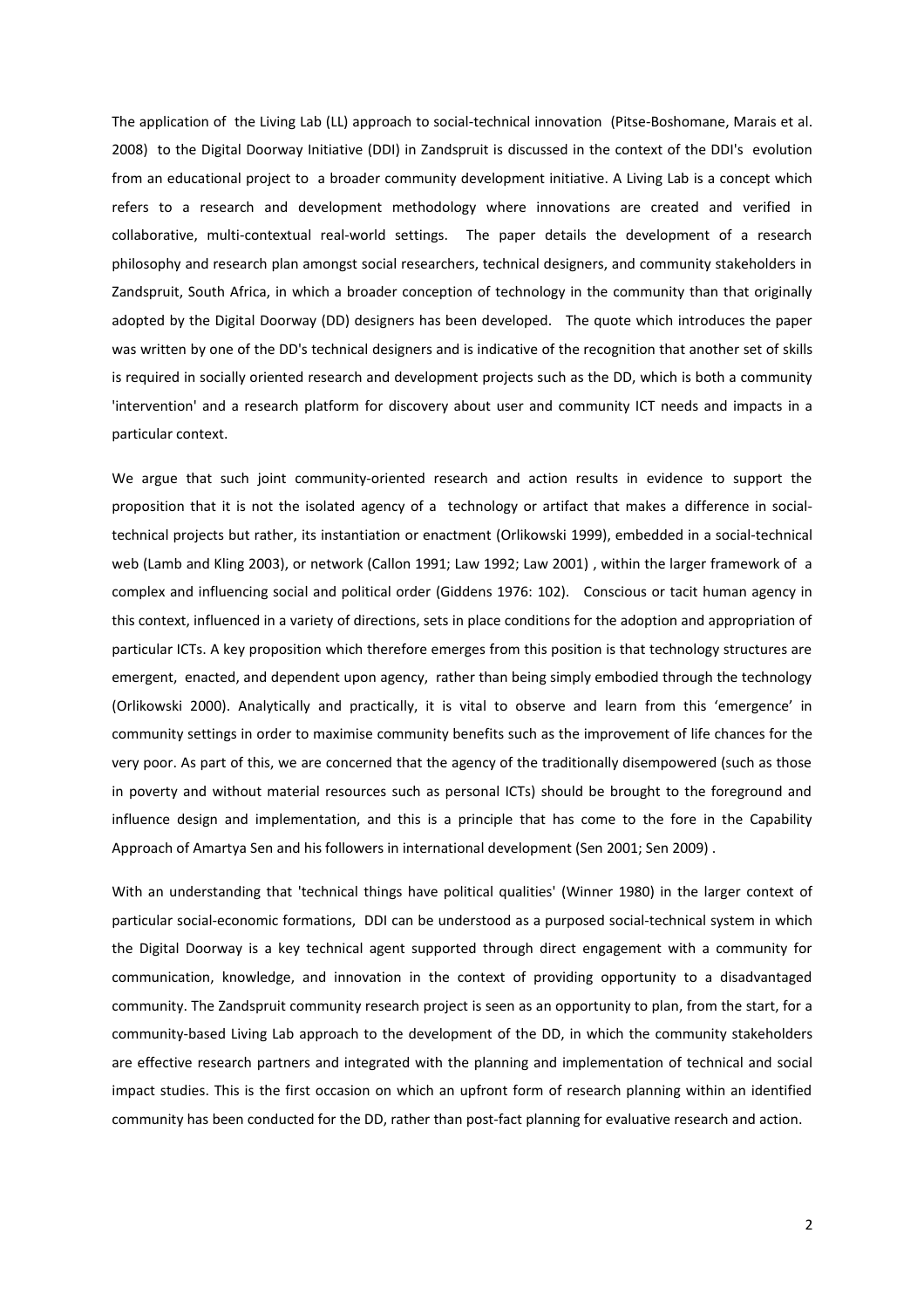The research method results in a community-focused approach which acknowledges the multi-disciplinary nature of a collaboration in which artifact or system design is only part of a comprehensive approach to problem solving, innovation, and strong community engagement that can lead to positive impacts (Stillman 2008). The research partnership is also important because it will permit the development of insights into nontraditional areas of Information Systems research and practice, as suggested by Orlikowski, a leading researcher and theorist whose work derives from Giddens, a social theorist who has been influential in socialtechnical studies (Giddens 1968; Jones and Karsten 2008). Orlikowski has called for further research into 'the meanings and emotional attachments that users develop for the technologies they use' (Orlikowski 2000: 423), and this is as relevant to the life of people in townships or other marginalized and minority groups (Stillman and Craig 2006) as it is in corporate studies. The LL process is thus also intended for self-reflection and conceptual theory-building about the relationship between technology and grounded social intervention decisions, benefits, and impact. Research and action in conjunction with the communities is also a significant opportunity for original research and activity that supports social justice and an opportunity for previously 'unheard voices' (Stoecker and Tryon 2009) to be heard as part of Monash University's social justice mission. Such research also supports Meraka's mandate to support the communities of South Africa through ICT research, development and innovation.

### THE SOUTH AFRICAN CONTEXT

The population of South Africa was close to 50 million at the last estimate in 2009 , though many refugees are undocumented (United Nations Development Program 2008). It also has a very large young population with 52% of the population under the age of 25<sup>[1](#page-19-0)</sup>. At least 45-50% of the population is considered to be living in real poverty, and at least 7.5 million adults are illiterate. According to the UN Human Development Index (United Nations Development Program 2008), which looks at factors such as life expectancy, income, and school enrolment, all the lowest-ranking countries are African and about 14.5% of South Africa's population lives on less than \$US2 per day. The poorest households in South Africa are typically those headed by black women in rural areas. Thus privately owned ICTs beyond the widely-used mobile phone are not a proposition, and even in that case, phones are often a shared device used by people with limited literacy. There are approximately 30,000 schools in the country, perhaps only 20% having more than one computer (Gush, Cambridge et al. 2004).

#### THE DIGITAL DOORWAY INITIATIVE AND KIOSK AS A RESPONSE TO THE DIGITAL DIVIDE

The digital divide between those who have access to skills, knowledge and technological infrastructure and those who do not have access, skills, or knowledge is one of greatest challenges to the uptake of ICTs in the developing world (Loader, Keeble et al. 2004; Steyn 2007) . While the term digital divide has been replaced in policy discourse by terms such as digital opportunity, or digital/ e-inclusion, the fact remains that whatever the favoured terminology, there is a huge gap between the haves- and have-nots in the opportunity to access and use ICTs. As a 'developmental state', a continuing challenge in South Africa is to provide low-cost access,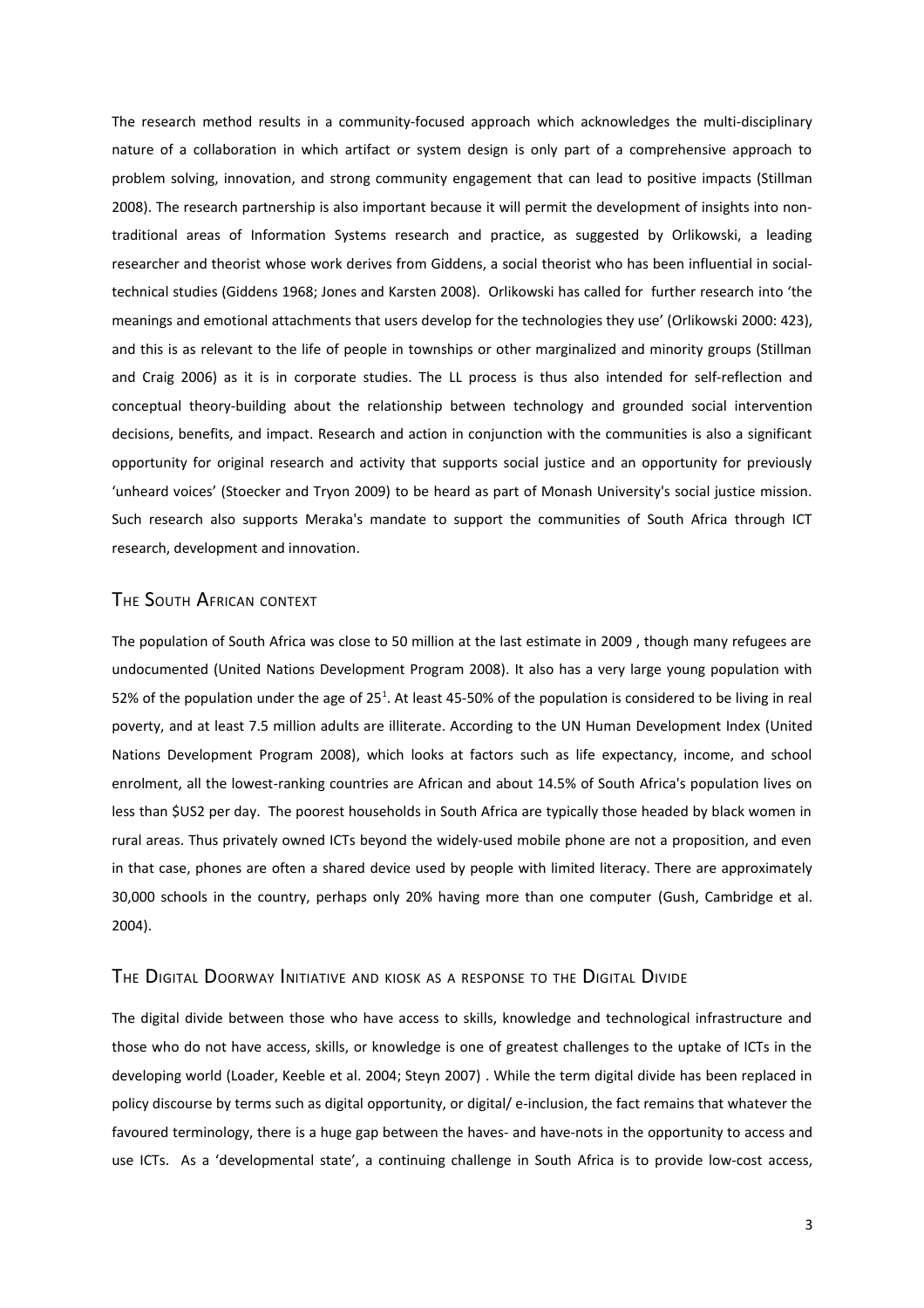exposure, skills, content, and opportunity for innovation to the poorest of communities, alongside marketbased solutions (Terreblanche 2009).

The DDI, representing a particular approach to the design and implementation of ICTs in poor communities was initiated by Meraka as part of the Government of South Africa's strategic mandate for ICT development, articulated by President Thabo Mbeki in 2002. Mbeki specifically referred to 'technological literacy [being] key to the country's future in an increasingly globalised world', and he called for local solutions to solve the digital divide challenge, with the intent also to lead Africa on the issue. There are now well over 200 DD installations throughout the country (Gush 2008), as well as terminals in Ethiopia, Uganda and Lesotho, and a demonstration unit at Monash University in Australia, where there is interest in its adaptation for use by indigenous communities.

In response to the challenge of developing a public Internet where basic utilities such as electricity cannot be assured, the Meraka Institute developed robust single or multi-user Digital Doorway terminals to provide both cached and direct internet experiences in public locations to underserved, poor populations, based on similar principles of informal learning as demonstrated through the Hole in the Wall project in India, the first wellknown public technology project intended to provide informal youth in a slum setting (Mitra, Dangwal et al. 2005). Comparison with the One Laptop per Child (OLPC) project is beyond the scope of this paper but it can be noted that OLPC has been critiqued by others involved in development for its technical limitations and assumptions about adoption of ICTs in developing countries (Kraemer, Dedrick et al. 2009). We also suggest that a multi-modal approach to addressing digital divide issues is needed in which the DD can also complement various other ICTs in the same community, such as providing Bluetooth access for mobile devices for young people to upload and download local information, learning materials, and music and videos that they may make, as part of their learning in the community.

The evidence from the Hole in the Wall project is that children quickly learn basic computer skills through unsupervised experimentation and exploration (Gush 2004; Mitra, Dangwal et al. 2005). Thus, informal education for school-age children outside of the classroom setting has been the first target of the DD project, with the consequent desire to develop an Africanized technology using Open Source products. While the focus has been upon the production of interfaces in English, materials in South Africa's other official languages can be installed. The standard Open Office suite, cached Wikipedia, and multimedia tools are installed for children to explore and create content.

The core Digital Doorway terminal is a robust digital kiosk with up to four screens, and keyboards with touchpads, built to withstand the rigors of the African climate, enthusiastic use, as well as physical vandalism. It can be securely bolted to the ground or floor. Kiosk terminals are connected to a server running Xubuntu, have connected video cameras, concealed speakers and can be configured for uninterruptible power supplies or solar power. Units can be configured for offline cached accesses or direct internet access via broadband (wireless, cable) or satellite, and remotely administered. A key role in adoption of the terminals has been a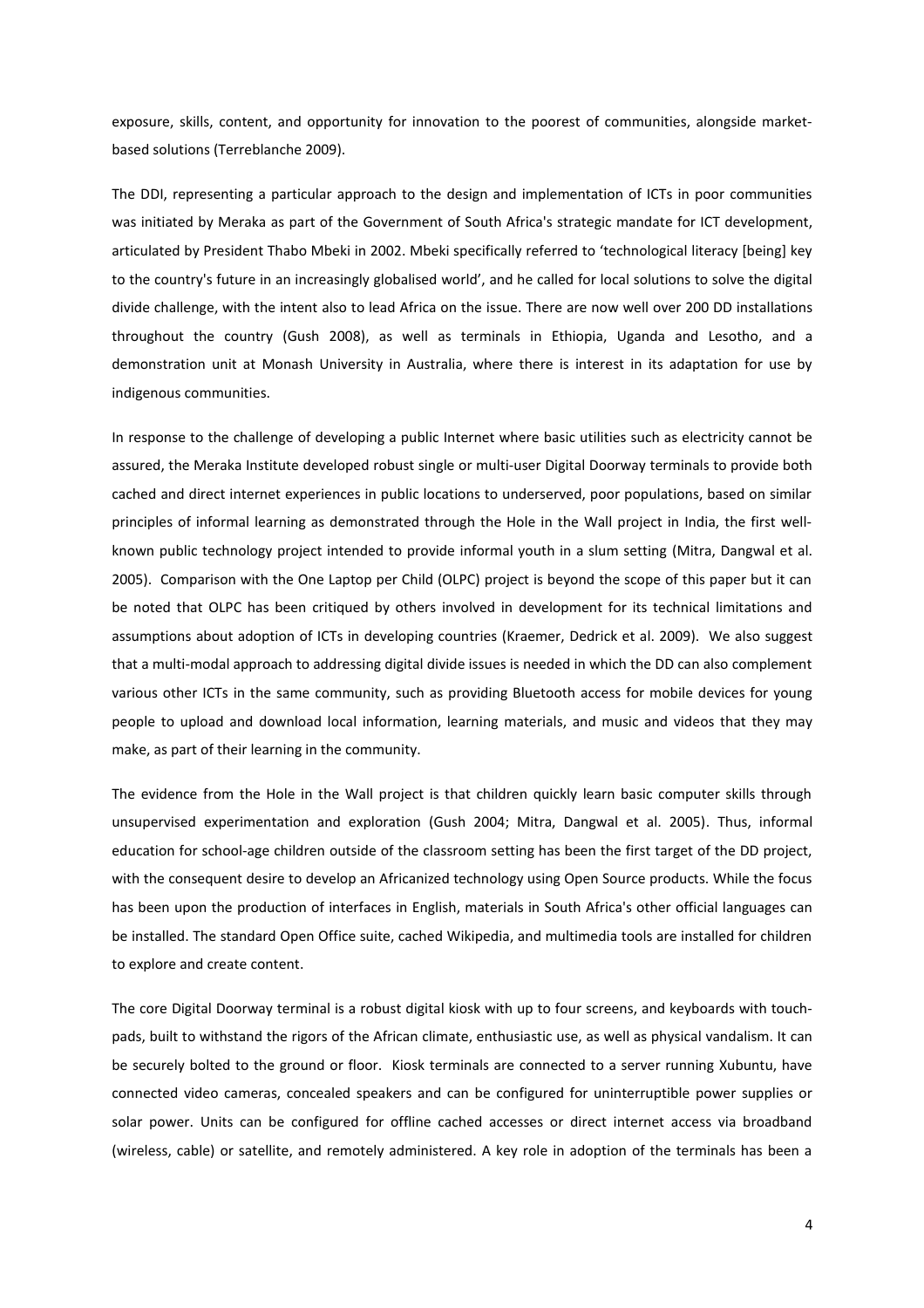local champion who can demonstrate the relevance of the device to children's education. DDs are technically reliable and can be remotely supported with little need for local support other than a reboot or cleaning.

Additional versions of the DD are being developed, including the lighter and portable 'BEE' in conjunction with UNICEF, targeted at emergency environments (The Communication Initiative Network 2008). A visuallyappealing and ventilated portable classroom or public space version called the Container DD has also been developed. It can be transported by truck and easily erected.

However, bridging the divide is not just an issue of hardware and software, or even content. As is known from the widely acclaimed work of Rogers, technology will only be adopted if it is perceived as relevant and beneficial and having value in such a way that it is adopted, despite any inconvenience it may cause (Rogers 2003). This experience is known from encounters with ICTs in developing countries (Heeks 2002) and other studies which speak of the need for 'soft technology' and 'soft infrastructure' to support people's interactions with ICTs (Simpson 2004). The environmental factors which support or inhibit use and adoption or adaptation are therefore of particular interest to future stages of the project.

Because of the apparent success of the DD in engaging children, after eight years in operation, the government is now interested in the DD being modified for a wider agenda for social and community developmental or economic impact, and potentially, for commercialization. The integration of the Living Lab philosophy with the DDI is seen to provide a platform for the development of commercial applications, services, and processes in townships or other environments where individual computing may not be a cost effective option or mobile devices may not be adequate for conducting all forms of business online.

There is a consequent need to understand how the DDI as a social-technical system can be repurposed to meet these demands from government and other stakeholders. Meraka has also realized that there is a need to better understand the dynamics between system designers and those engaged in social research and development within Meraka. The cultures of technical designers and socially-oriented researchers are somewhat different and do not always overlap well. More effective exchange between different orientations involved in a social-technical initiative can also be used to design for and discover what is often elusive through traditional laboratory-based or quantitative research means: social impact and particularly community impact. Combine this with the mutual desire to engage users on the ground as community collaborators, and the research-design-implement-evaluate equation becomes culturally and practically quite complex.

#### THE ZANDSPRUIT COMMUNITY AND ITS NEEDS

Zandspruit has a population of approximately 17,000 families / 50-60,000 people in an area of about 3 square km, on the north-western edge of the metropolis of Johannesburg. It is bordered on all sides by a number of affluent communities which includes the Monash University South Africa campus. In addition, the mixed ethnic nature of the township with its different languages and cultures as well as the disembedding of family relationships because of forced or voluntary migration, and the pervasive effects of the AIDS pandemic mean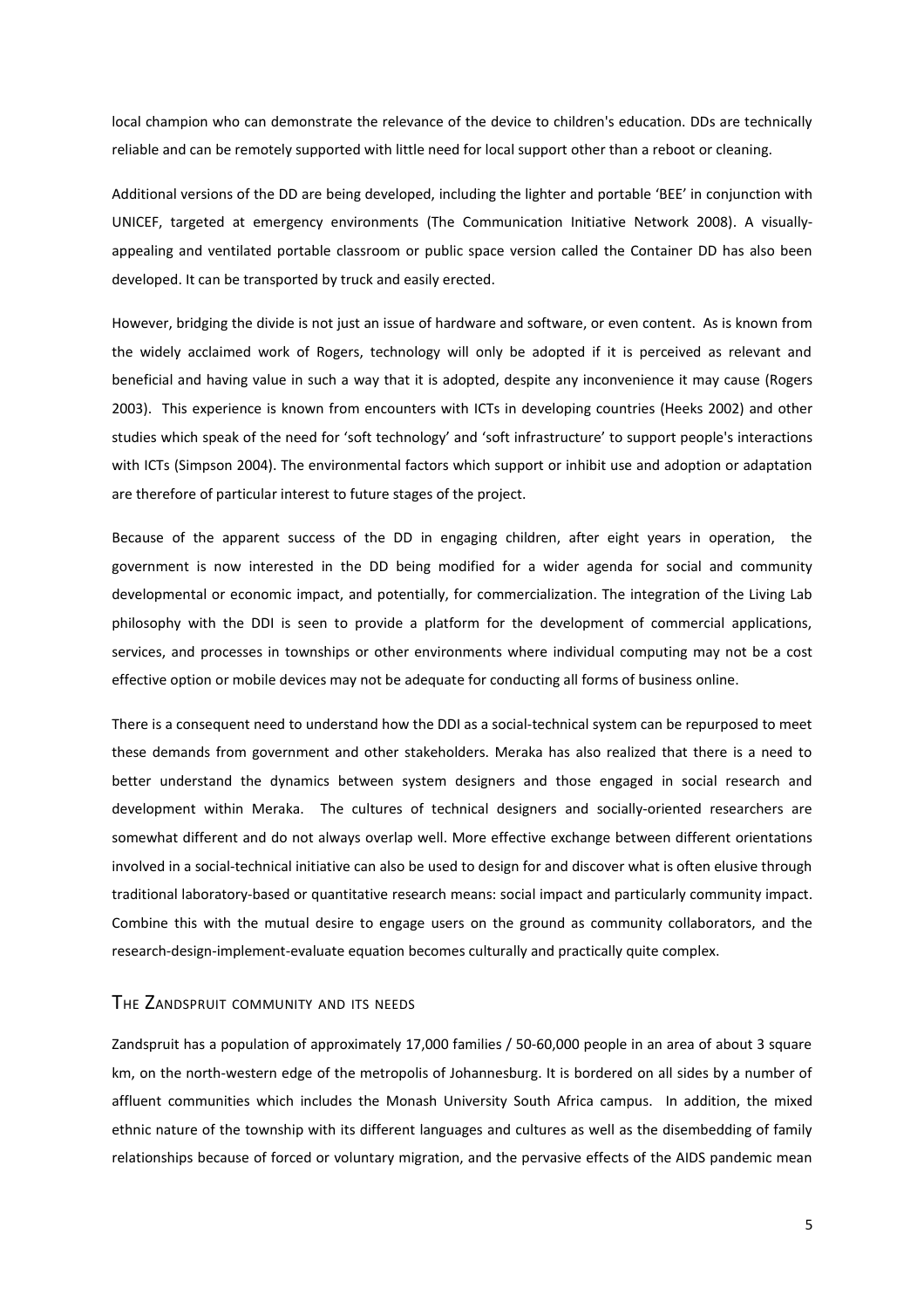that community social networks are multifaceted and social needs are very diverse. Such factors cannot be ignored in social or technical research or intervention.

Similar to other townships, basic infrastructure is lacking. Those townships, situated close to major communication routes, grow so rapidly that they often have poor or no electricity supply, sewerage, water, roads and other urban services, including schools, health facilities and so on. The digital divide is also starkly highlighted with poor communities that live in close proximity to wealth and technological opportunities in modern South Africa.

However, despite the lack of amenities, townships are vibrant living communities and not just stigmatized 'slums' that lack social, cultural or economic capital with positive attributes that can be built upon rather than being bulldozed<sup>[2](#page-19-1)</sup>. For example, the Alexandra township situated across the road from the affluent suburb of Sandton in Johannesburg is now 104 years old, and is a thriving multi-generational family settlement. Zandspruit is only about 12 years old, but is showing signs of becoming a permanent township.

Monash University South Africa has a program of social engagement with NGOs, including student and staff support of the community in a Saturday School and other activities in partnership with NGOs based at the Emthonjeni Community Centre at Zandspruit. The installation of a DD kiosk in early 2010 is viewed as an important step in developing infrastructural support at Zandspruit and providing opportunities for all the community to have a computer experience beyond formal lessons or technological access in a laboratory environment. Monash has been careful and respectful in the development of its relationship with Zandspruit, given that it is a prosperous foreign institution in the eyes of most South Africans<sup>[3](#page-19-2)</sup>.

Why is the DD relevant to such communities when other priorities such as water, sewerage, electricity or basic housing are needed? A key reason is that English is the major language of the formal economy in South Africa. English and computers provide life opportunities, whether for the local settlement's economy or in the life of the bigger city. Many of those living in settlements who are employed now use some form of technology that requires an understanding or use of English, whether it is an electronic order PDA or cash register as a waiter, or using software and emails in a clerical position. We additionally suggest, based on anecdotal evidence, that there is a strong aspiration amongst parents and carers in townships for their children to have ICT skills. Thus, schools need robust ICTs to educate children to the same level as other more fortunate South African youth so that they too have equivalent employment opportunities in the future. Furthermore, mother language tuition in the primary schools is also under pressure. The learners and teachers consequently need exposure and access to educational resources in languages other than English.

For the large unemployed population technological proficiency is therefore a prerequisite for skilled employment. There is a pervasive use of mobile phones in many poor communities (United Nations Development Program 2008), but access to mobile phones is only part of the answer for effective integration into the world of ICT interaction.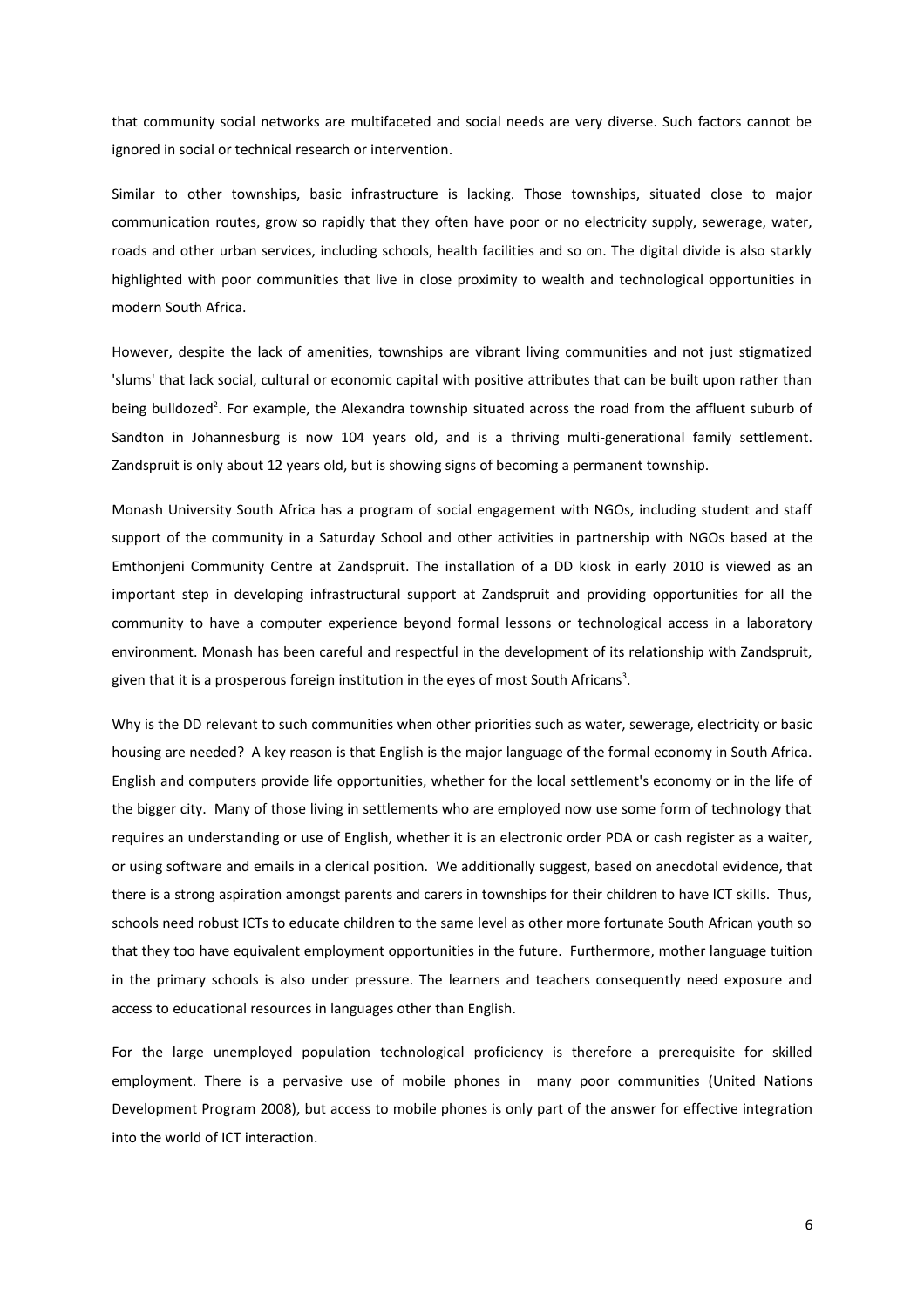#### A LIVING LAB APPROACH TO COMMUNITY-FOCUSSED ICT DEVELOPMENT

As already suggested, the Living Lab refers to a research and development methodology where innovations are created and verified in collaborative, multi-contextual real-world settings (Eriksson, Niitamo et al. 2005). However, the past thrust of ICT-focused Living Labs has been mainly upon technology-driven product development (for example, cell phones), rather than tools that are part of a broader social development or social change agenda. Thus, a more conventional definition of the Living Lab has been to support:

 *'Functional regions' where stakeholders have formed a Public Private Partnership (PPP) of firms, public agencies, universities, institutes and people, all collaborating for creation, prototyping, validating and testing of new services, products and systems in real life contexts (Wills, Parker et al. 2009).*

The Living Labs approach to the DDI has adopted a broader social-political viewpoint where the LL takes a role influencing and assisting collaboration between different community-oriented stakeholders using technology for community building and community problem-solving (Pitse-Boshomane, Marais et al. 2008). The methodology equally draws upon, and aims to harmonize the diversity of social and technical knowledge, whether tacit or practical, that contributes to people's agency in society (a sociological point emphasized by Giddens, (1984)). A particular concern is to engage users and stakeholders from deprived communities, working with the complexity of grass-roots community dynamics, politics, and power structures in the community engagement and development process, a factor long-recognized in community development literature and practice, but only recently acknowledged in Information Systems thinking (Byrne and Sundeep 2006) which is more attuned to the theory and practice of management (Rothman 1972).

When considering the issue of social change, Suchman's insight about the 'situatedness' of technology is critical to effective design and use in a variety of social settings (Suchman 1997; Suchman 1999). However, this principle has not been well-articulated, if at all, with respect to disadvantaged situations such as those found in townships. A most difficult challenge in all of this is to work with communities to find socio-technical solutions to the proposition that people are not merely stakeholders in their heritage or particular communal identity, but that they 'own that heritage and the right to fully control if and how research is undertaken on that heritage'(Niven and Russell 2005: 236). In particular, the issue of intellectual property rights regarding cocreation of innovations within communities should be addressed in any project.

This interpretation of the Living Labs approach can be associated with insights in Community Informatics and Development Informatics with which it has considerable conceptual overlap (Heeks 2006). Gurstein, who is widely cited in Community Informatics, recently suggested that Community Informatics involves:

 *… a commitment to universality of technology-enabled opportunity including to the disadvantaged; a recognition that the "lived physical community" is at the very center of individual and family well-being economic, political, and cultural; a belief that this can be enhanced through the judicious use of ICT; a sophisticated user-focused understanding of Information Technology; and applied social leadership, entrepreneurship and creativity (Gurstein 2007).*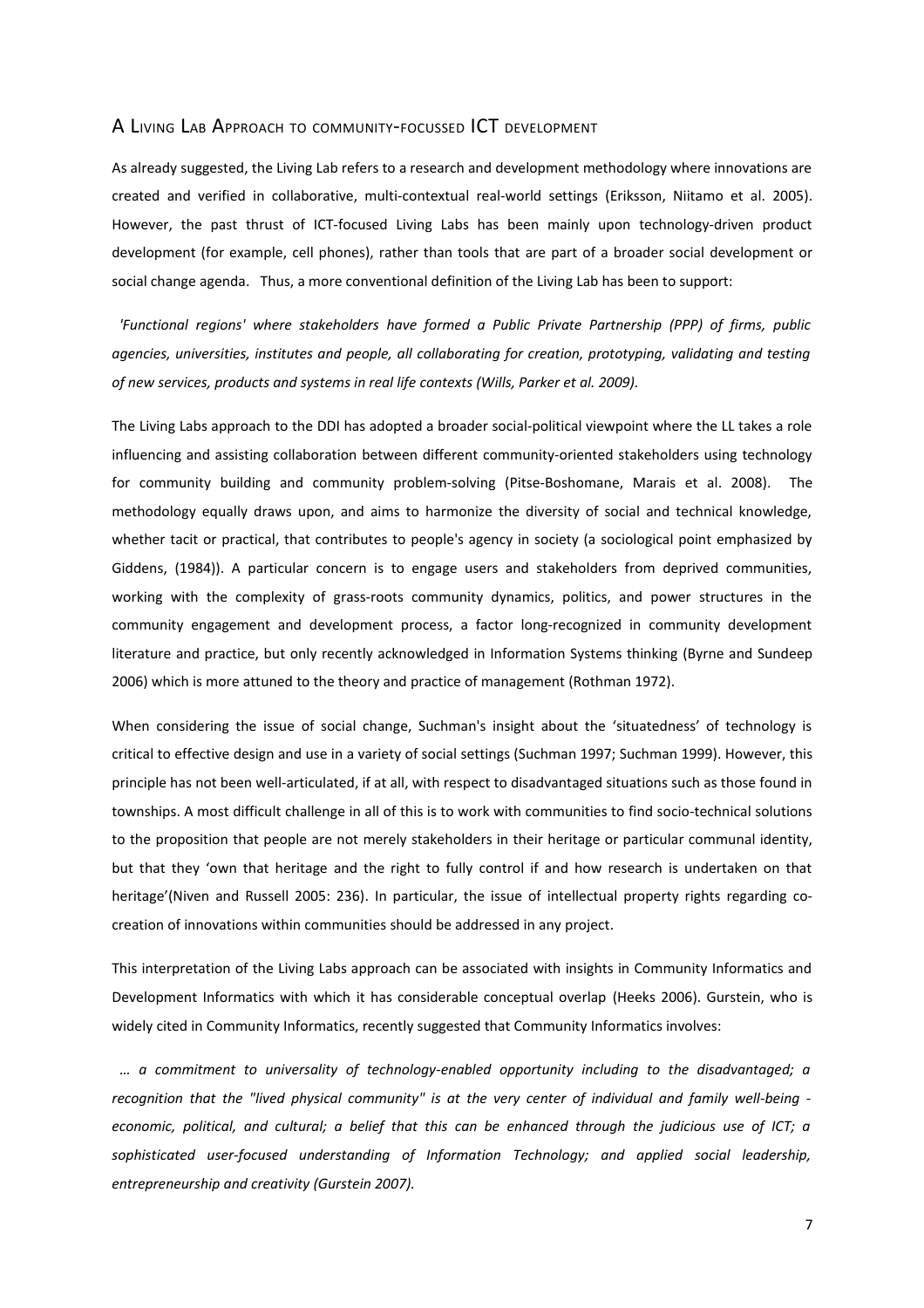That is, Community Informatics is a type of social-technology theorization and practice that promotes social change and human development in conjunction with technology. Community Informatics is thus a specific form of research and implementation at a micro-level of society, directed at local communities and even smaller collectivities in them (community organisations, families, informal groups, village micro-enterprises. Its theories and practice are based on fields as diverse as information systems, management systems, library sciences, program evaluation, and community development, and these bring a particular nuance to working with communities on the ground whether in Western or developing countries.

Furthermore, without effective consultation and community acceptance, all sorts of projects and interventions flounder, and ICT projects are no exception to this experience (Stoecker 2005a). The diversity and social circumstances of communities present a great challenge to assumptions about linear project implementation or simplistic forms of evaluation, because working with on-the-ground issues in collaboration with communities takes forbearance, patience, flexibility, time, and especially humility. However, because ICT policy and practice for needy communities is often driven by political imperatives that can be risk averse and time-driven, finding a solution that bridges community, and other funding and political interests, is an enormous challenge.

Another point that is strongly held in Community Informatics is that the overall history of action and research (even of the most well-intentioned sort) with disempowered, marginalized and other communities has all too frequently been bound up with the effects of colonization, unequal benefits of research, and deterministic cultural, political, and economic agendas in favour of the researcher, rather than the 'researched' (Bishop 2005). The same comment is relevant to socio-technical research, however well-intentioned, where the concept of the 'individual' and 'community' has lacked multi-disciplinary depth and nuance (Stillman and Linger 2009). We therefore aim to explore ways of solving the problem of working across the ontological and epistemological boundaries that exist between IS designers and those focused on broader social processes in which technology plays a significant part, because it influences the innovation process, whether in the social or technological domains that can be outlined for different IS processes (Hirschheim, Klein et al. 1996).

Additionally, within the field of Development Informatics, there is an approach that is critical of the appropriate use of Western ICTs and systems which benefit no-one but elites and in fact, only serve to highlight the potential for well-intentioned projects to serve to disempower local interests (Avgerou and Walsham 2000; Zheng and Heeks 2008) and reinforce relations of dependence on external players. This is a viewpoint that has emerged from dependency theory which has developed in a variety of different (and debated theoretical forms) as described by Sonntag (Sonntag 2001). Consequently, socio-technology interventions should empower and provide dignity to those in need. At their worst, interventions psychologically alienate and disempower, a point well known from the writings of Franz Fanon on colonization in Africa (Fanon 1967; Gibson 1987). Equally, the question of empowerment was the major theme of the November 2009 Prato Community Informatics Conference.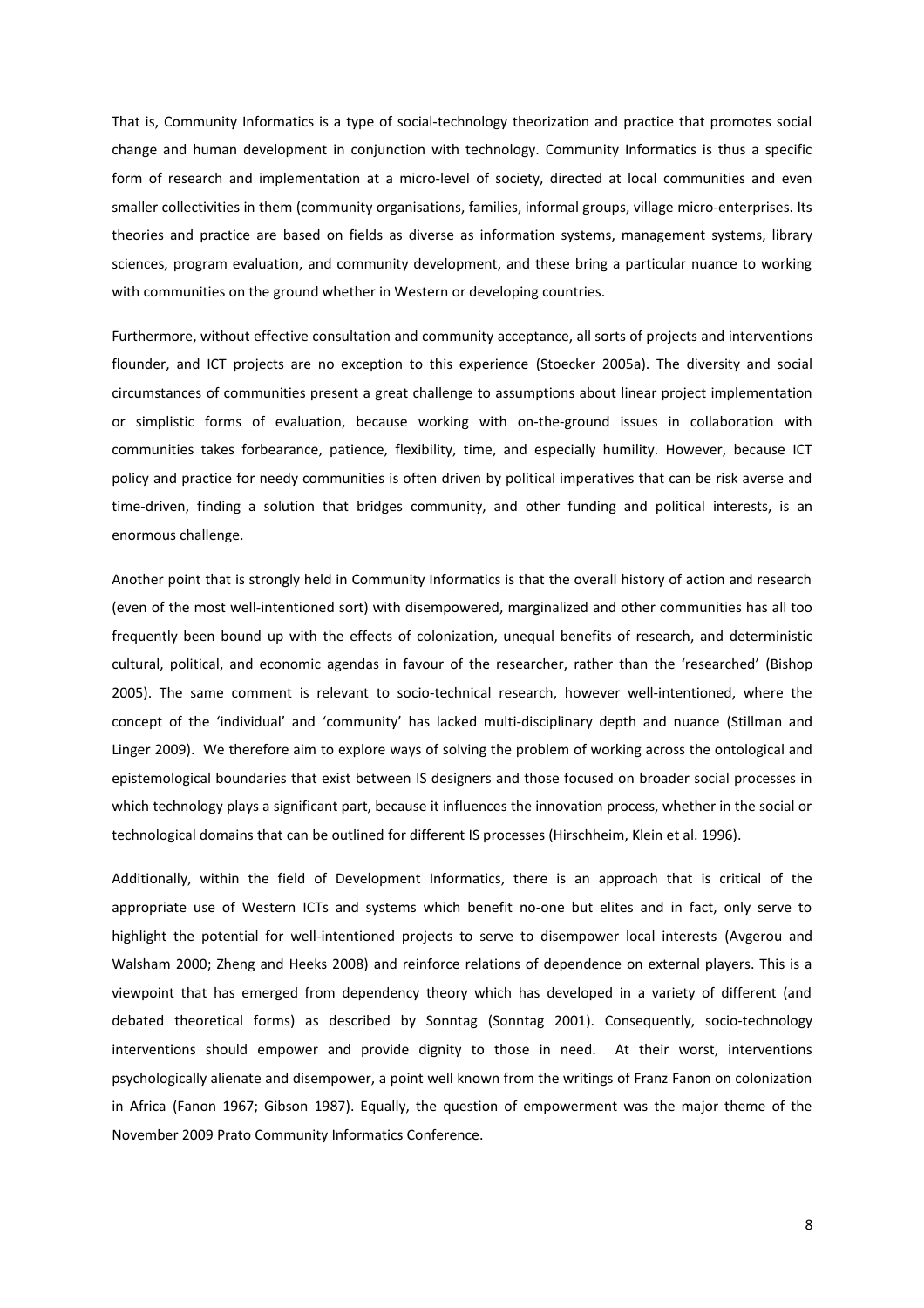However, in the desire to compensate for this inequity, it is naïve to assume that it is always possible to work 'from the bottom up', and that 'participation' means everyone needs to take part. An important insight from community based research methodologies concerns the technique of 'working from the middle' (Stoecker 2005b: 47ff). Instead, more often than not, a project works with key stakeholders or intermediaries (Madon and Sahay 2002), such as community workers, who act as middle-of-the way brokers between researchers and research participants. Having a trusted relationship with such stakeholders is important, because their leadership-both within a community, and in many ways, leading the researchers, is critical to developing more authentic and confident community participation in contexts such as that found in Development Informatics projects (Bailur 2008a; Bailur 2008b). Therefore, being familiar with community based research techniques such as working from the middle is important for effective LL practice.

Ultimately, to adapt what has been suggested by the Aspen Institute in its overview of the necessity of open and multi-disciplinary comprehensive studies of community change (Kubisch 1997), the 'recipes, ideas and techniques' discussed here can create a culture of 'systemic connection'. Understandings between developers, researchers and community stakeholders can be deepened and strengthened through a better understanding of the different rationales for the development and implementation of such an initiative. This is also supported by the LL methodology.

However, such new connections and recipes are not intuitive or easy to acquire, but need to be consciously 'worked at' as 'systems of accumulated expertise' because of their differences with more conventional sociotechnical activity (Giddens 1992). New, community-oriented skills need to be acquired. This remains the ongoing challenge to working with communities such as those found in Zandspruit and of course, the communities themselves should be both encouraged and supported to develop their own ability to work with professionals in organizations like Meraka and Monash.

#### PRIOR, CURRENT AND PLANNED ACTIVITY

#### 1. PRIOR ACTIVITY, 2008-2009

A review of the principles of Community Informatics and program evaluation techniques was conducted by the first author in conjunction with Meraka and Monash South Africa (MSA) staff on two occasions in 2008 (Stillman 2008). Principles behind community-based research (including different forms of evaluation) and community development were also discussed as a way of providing concepts and a vocabulary to describe and outline different community and stakeholder interests.

 Through this intensive process Meraka and a few MSA academic staff were able to acquaint themselves with each other's interests and develop a common framework about working with communities. Additionally, new and significant ideas were generated. For example, in the first workshop series, the metaphor of an 'ideal type' was introduced, drawing upon Max Weber's foundational work in sociology (Weber, Gerth et al. 1977:90). The principle of the ideal type was used to develop a representation of the DD ideal for modelling and discussion. This struck a strong chord with people, and one of the participants came up with a statement which still carries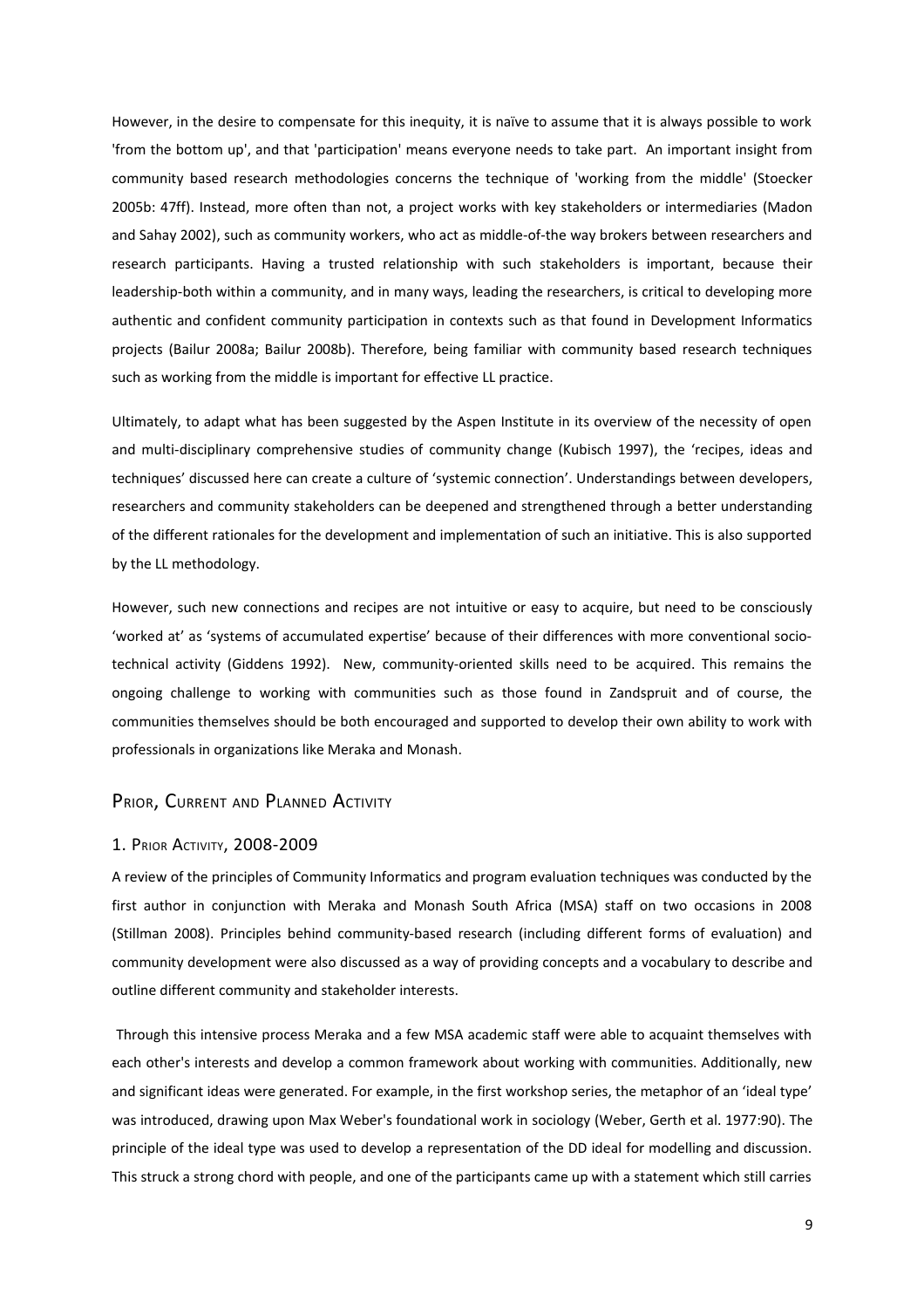some weight because it encapsulates much of what is intended about the DD: 'Digital Doorways being built by each community and maintained by the community, that are sustainable and contributing to the development of that community'. This statement brought to the fore the insight that the Digital Doorway device was something more than a device, but a social-technical change agent and that it was positioned within a processthe Digital Divide Initiative (DDI).

#### **APRIL 2009**

An additional set of workshops held in April 2009 reflected upon the DDI as a group or social (rather than individual) socio-technology that could serve different purposes. An Australian indigenous elder paid MSA a visit as part of Monash's interest to develop the DDI for Australia. Some of the key factors that were articulated included:

- an emphasis on group rather than individual use (as opposed to commercial devices which focus on the individual user). Group social interaction by a group is critical for informal learning as distinct from the more individualized approach that underlies the One Laptop per Child, for example.
- a goal of support infrastructure being aimed at bottom-up adoption and innovation rather than off the shelf commercial technology which stops at the consumer, or depends on a further commercial relationship. Thus, the DD is a 'sponsored' social computer for multiple users, rather than a selffunded or corporate personal computer.
- the fact that the DD is an 'embedded social technology' in deliberately designed or intended circumstances concerning social, economic, educational, and community development.
- the fact that the DD may be a first stepping stone for many people into more portable and personalized/configurable technologies and that it is a place and platform for peer-assisted learning/informal learning.
- the idea that the DD is a communication hub for uploading and downloading information.
- the idea that the DD as a social hub and focal point for the community.
- the issue that the DD is designed for circumstances where technical support is limited and a strong, robust device is needed that can be easily supported locally or remotely.
- the fact that the DD is meant to be a technical platform and environment for social-technical research.

#### OCTOBER 2009

In October 2009 a workshop between Zandspruit stakeholders, Monash and Meraka resulted in a values and mission statement being developed. A number of community project ideas were outlined. A second Australian indigenous elder paid MSA a visit as part of the discussions around an Australian DDI.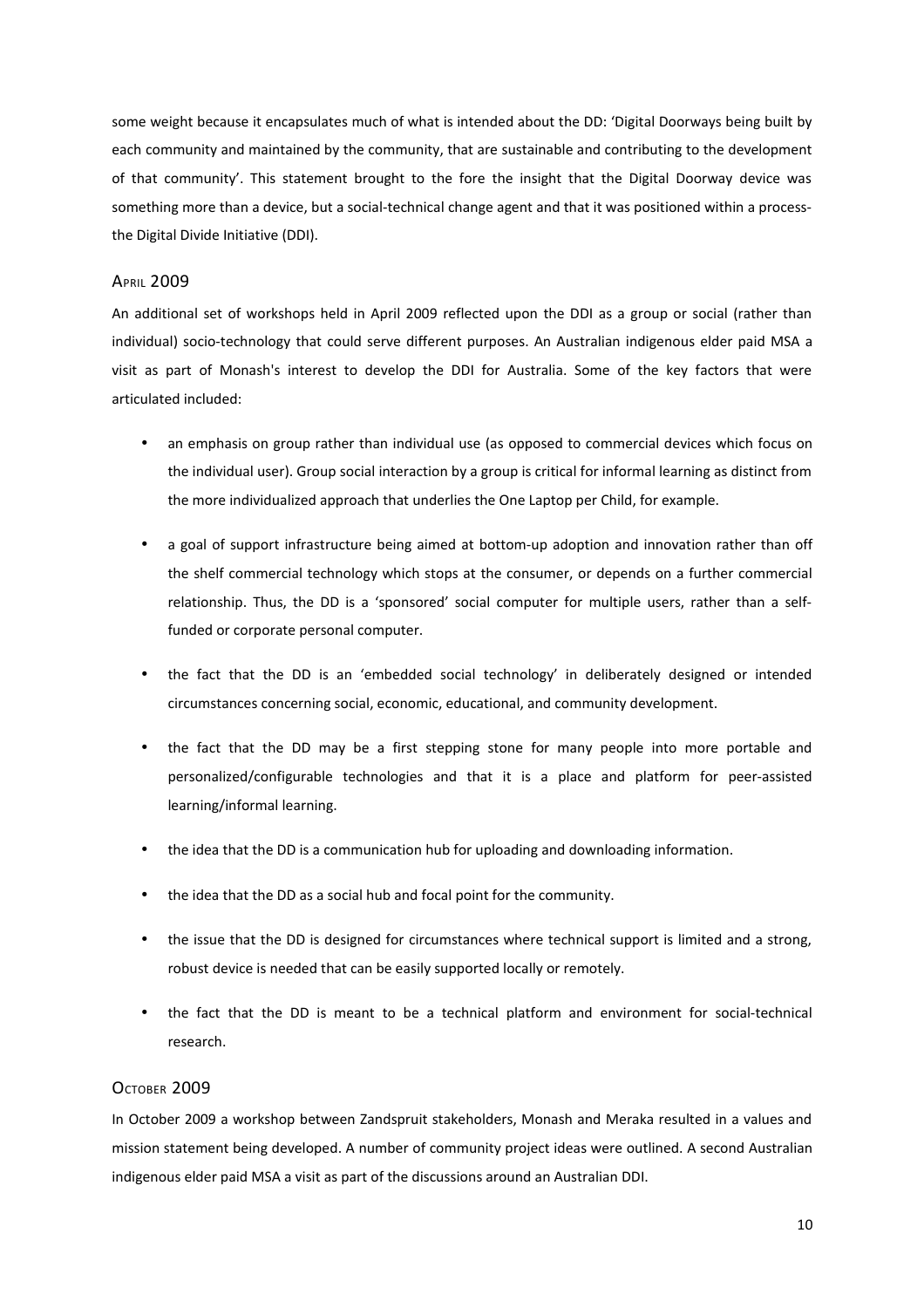During the workshop a number of scenarios were developed on which to base possible future collaboration within Zandspruit around the DDI. The group was mindful of the need to carefully balance academic expectations of a community as a 'research subject' and the desire of students for social engagement and academic publications, with the stronger ethical concern about the rights of a poor community to protect itself from colonization by a prosperous international institution.

The mission and values statements were as follows:

- Community-based Research (CBR) for Zandspruit is a collaborative co-creative journey between scholars (researchers, technologists, community members) and the people they serve.
- CBR for Zandspruit validates multiple sources of knowledge and promotes the use of multiple methods of discovery and implementation and of dissemination of the knowledge produced.
- CBR for Zandspruit has as its goal social action and social change for the purpose of achieving social justice and improving the human condition.

It was strongly felt that the process of community engagement, and not just research was a 'collaborative cocreative journey' in which there was a lot to be learned, whether on the part of high level academics and administrators or members from the community. The third statement is also significant because it offers an overarching vision in which to place social-technical change activity.

An even higher ranking mission statement was also developed between Meraka and Monash, which in the opinion of one participant, could become a statement in which to frame many other projects undertaken by Monash in the social justice area. If such a statement is adopted, it would be a significant achievement for Monash. The statement outlined the following principles:

- Monash and Meraka wish to work towards a joint impact for transformation in a partnership with the Zandspruit community.
- For Monash and Meraka the challenge is empowerment of the Zandspruit community in the context of a long-term trusting sustainable relationship.
- Monash and Meraka wish to establish a framework which can be adopted elsewhere to inform other community processes.

One participant strongly suggested that a way of ensuring community support would be for it to be endorsed by the local African National Congress councilor, a strong advocate for the community. A meeting was held with the councilor after the workshop and she expressed her support for the proposed partnership on the DDI. While this may seem a limited step, at something removed from a 'community vote', this is a significant step forward in South African political terms,

Four scenarios for potential projects were also outlined. These can be summarized as follows: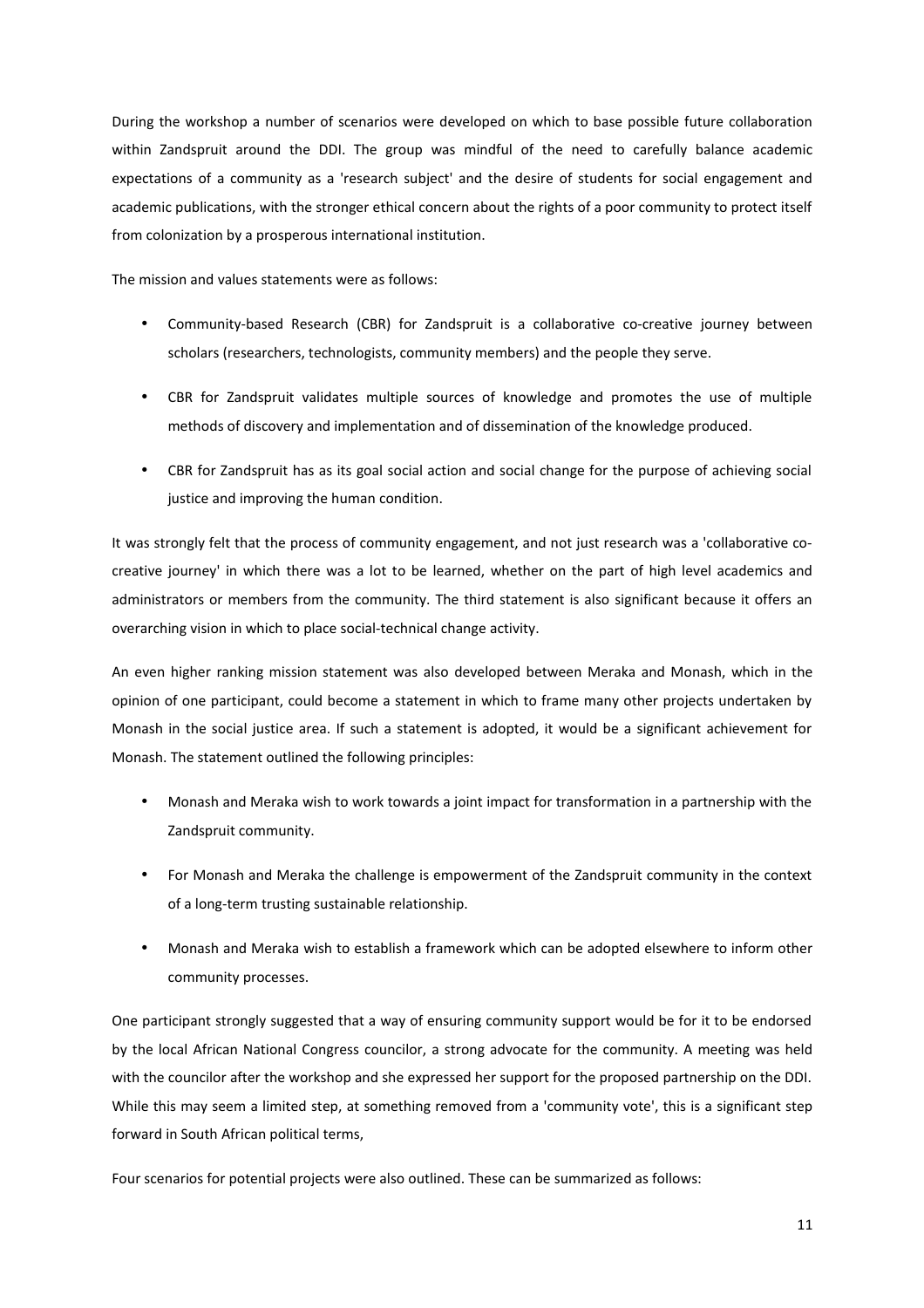- 1 PhD research by Sheelagh Walton: does the DD enhance informal learning as compared to tutorbased computer literacy knowledge.
- 2 Kids as Designers: kids could implement and investigate a bottom-up design approach to any project they need information on, such as designing their own games for maths or typing skills.
- 3 Skills development in entrepreneurship with ICTs tools for small or micro-businesses in partnership with the Monash students' organization SIFE.
- 4 An NGO capacity building project: to develop ICT innovation with NGOs based in Zandspruit around social media for the community.

#### FEBRUARY 2010

In February 2010 the DD was installed and launched at Zandspruit. It is available for everyone in the community to openly use and experiment on.

#### MAY 2010

In May 2010, a joint Meraka-Monash workshop focused upon the connection between the Living Lab approach and Community Informatics and the DD technical development trajectory.

A research agenda is now proposed around the main research question:

*What is an effective LL innovation method through which the DD can evolve as a social-technical intervention?* 

The associated questions are:

- What guides the innovation process of the DD?
- What is the response of the different players in the communities to the DD as a social-technical intervention?
- How can LL methodology be applied to facilitate different user driven innovations?
- How does socio-technical design influence the usefulness of the DD?
- How can customization of the DD add value to the stakeholders in different communities?
- How to effectively engage LL techniques as a research tool to address the questions?
- How can community members most effectively inform other stakeholders?
- What is an effective self-reflection process for the LL stakeholders?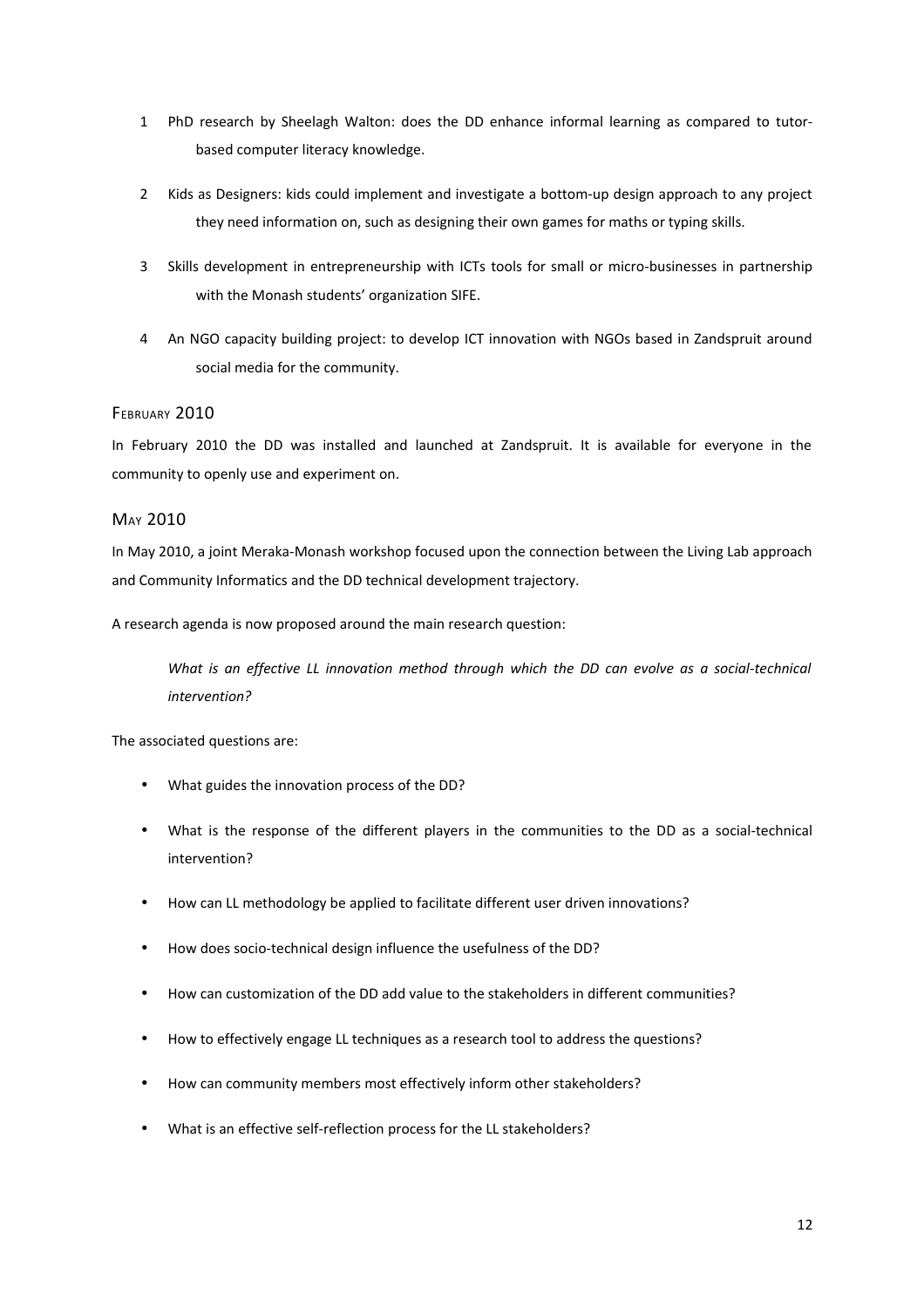• What are effective community-based impact evaluation means and measures for social-technical systems?

The transition from technical design with its inbuilt specifications based upon traditional user-requirements analysis, to a richer form of interactive social design by non-typical users with researchers and designers is a major transition point for Meraka. Meraka's desire to change reflects a move away from the underdevelopment of 'social factors' within Information Systems and Soft Systems (Walsham 1995; Lamb and Kling 2003) from a systems approach, and a desire for positive experiences in meeting complex social reality for designers from the perspective of ethnographers or those with other social insight (Salvador and Sherry 2004).

Social use in complex settings cannot be predicted in the laboratory. There must be effective social embedding for full social-technical interaction and the observation and feedback of effects, experimentation, and recording of unanticipated. Understanding and incorporating the socially unexpected is a long-standing problem in social theory (Merton 1936), but is necessary task for effective social technical design.

Related to this desire was a discussion during the workshop concerning the need for a cross-paradigmatic language between the technical and social researchers to deal with issues such as technical product development needs, the different natures of technical and social feedback, and as a means for jointly articulating the social impact of technology across technical and social domains of expertise. From the examination of different perspectives and techniques and real, symbolic or perceived boundaries (Lamont and Molnar 2002) that exist or can occur between technical, social and community interests better design, implementation, and evaluative actions can be undertaken.

The table below, based upon earlier work in comparing the dimensions of Information Systems, Social Informatics and Community Informatics, has an added column outlining the perspective of the Living Labs approach and this will be developed in future research.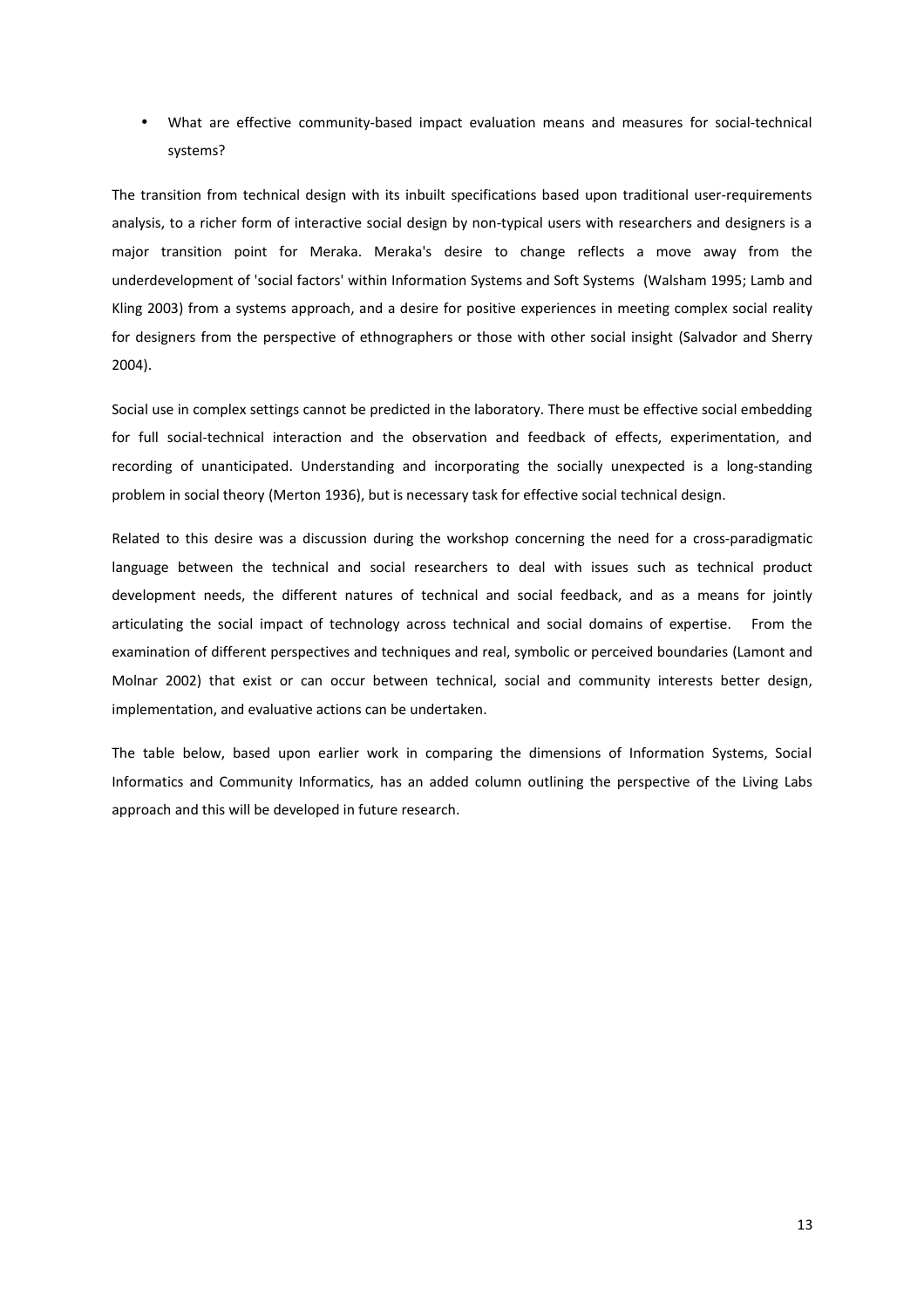## Table: ICT perspectives compared

| <b>Standard (Tool)</b>                               | <b>Social</b>                                                                                                        | <b>Community Informatics</b>                                                                                                                                                                 | Living Lab Community innovation                                                                                                                             |
|------------------------------------------------------|----------------------------------------------------------------------------------------------------------------------|----------------------------------------------------------------------------------------------------------------------------------------------------------------------------------------------|-------------------------------------------------------------------------------------------------------------------------------------------------------------|
| perspectives for IS                                  | <b>Informatics</b>                                                                                                   | perspectives                                                                                                                                                                                 | perspective applied to townships                                                                                                                            |
|                                                      | perspectives                                                                                                         |                                                                                                                                                                                              |                                                                                                                                                             |
| IT is primarily an<br>individual tool                | IT is a socio-<br>technical<br>network                                                                               | Community networks<br>are social technical<br>relationships and<br>structures for local<br>communities; both<br>people ICTs have<br>degrees of agency.                                       | Observing and assisting with the<br>innovative use of the ICT artefact<br>in a real life community                                                          |
| <b>Traditional business</b><br>model is sufficient   | Ecological view<br>is needed                                                                                         | A community model is<br>needed that<br>incorporates depth<br>understanding of<br>community and<br>community<br>organisations as<br>supporting group social<br>solidarity and human<br>agency | Facilitating negotiation between<br>business and community over<br>ownership of IP created. Living<br>Lab acts as an incubator for<br>community innovation. |
| One shot<br>implementation                           | Implementation<br>is an ongoing<br>social process                                                                    | Ibid., and is ideally a<br>community-oriented<br>participatory process                                                                                                                       | Co-creation of innovation by all<br>stakeholders (community, social &<br>technical specialists,<br>entrepreneurs)                                           |
| Technological effects<br>are direct and<br>immediate | Technological<br>effects are<br>indirect and<br>involve different<br>time scales                                     | Ibid.                                                                                                                                                                                        | Ibid, but research is directed<br>towards finding means to<br>demonstrating economic and<br>social impacts and outcomes.                                    |
| Politics are bad or<br>irrelevant                    | Politics are<br>central and<br>even enabling                                                                         | Community politics are<br>as complex as any other<br>politics. Social justice is<br>critical.                                                                                                | In order to achieve institutional<br>collaboration, institutional politics<br>need to be managed (community,<br>business, academic, funders)                |
| Incentives to change are<br>unproblematic            | Incentives may<br>require<br>restructuring<br>(and may be in<br>conflict with<br>other<br>organizational<br>actions) | Incentives are in the<br>social domain: 'what's in<br>it for us'.                                                                                                                            | A complex mix of stakeholder<br>incentives. Striving for alliances<br>and alignment between<br>stakeholders.                                                |
| Relationships are easily                             | Relationships                                                                                                        | Power, language, power,                                                                                                                                                                      | Also complex and dynamic where                                                                                                                              |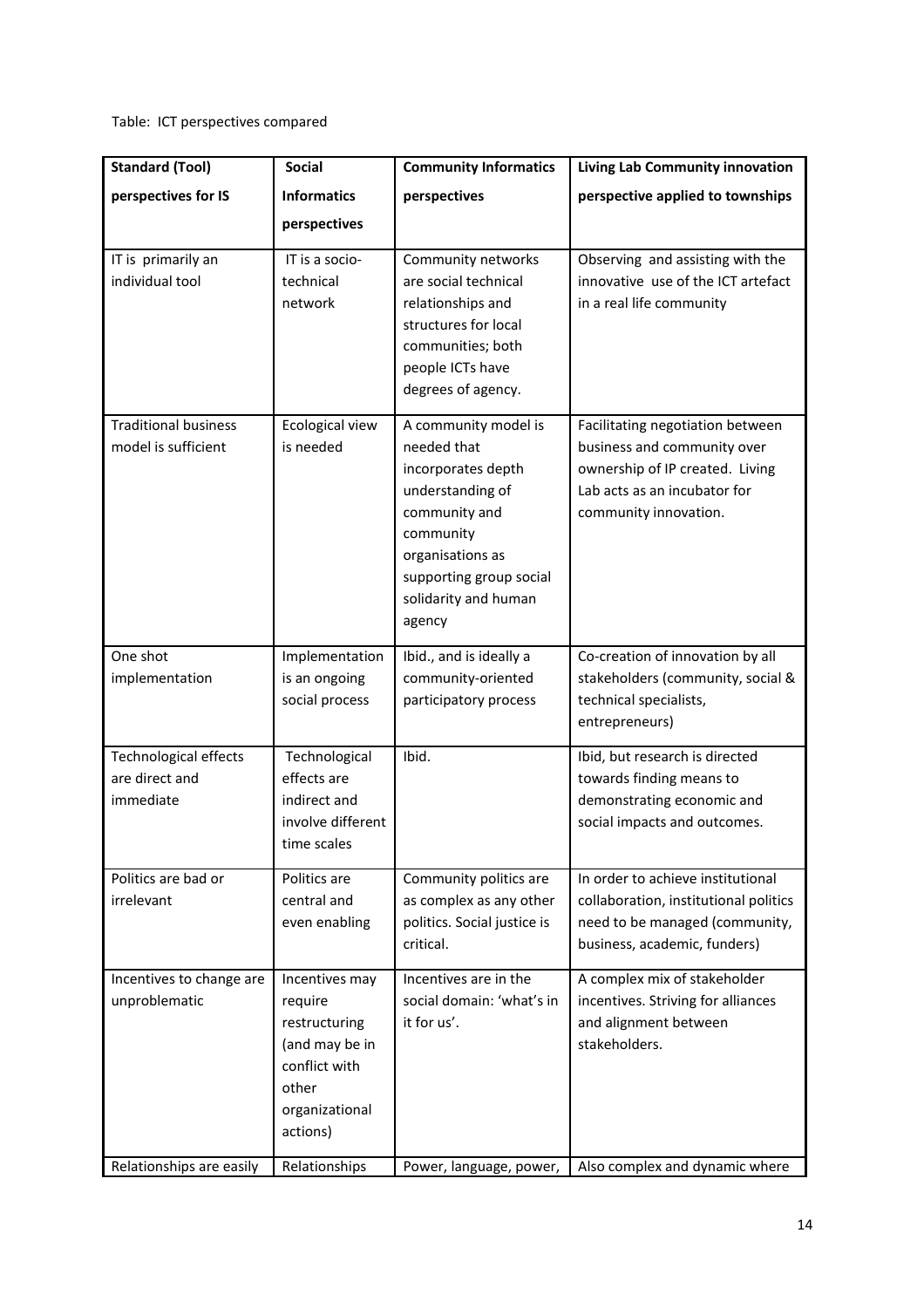| reformed                                                       | are complex,<br>negotiated &<br>multivalent                           | gender, class, disability,<br>ethnicity need to be<br>accounted for                                                                                                               | culture, social structure, and<br>technology concepts play a role.<br>There are different power<br>relationships.                                                                                             |
|----------------------------------------------------------------|-----------------------------------------------------------------------|-----------------------------------------------------------------------------------------------------------------------------------------------------------------------------------|---------------------------------------------------------------------------------------------------------------------------------------------------------------------------------------------------------------|
| Social impacts of ICT are<br>large but isolated and<br>benign. | Potentially<br>enormous social<br>impacts of ICT                      | Ibid, and potentially<br>enormous social and<br>community<br>repercussions of ICT                                                                                                 | The same, but one of LL's aims to<br>demonstrate impacts and usage<br>for different stakeholders                                                                                                              |
| Contexts are simple (a<br>few key terms or<br>demographics)    | Contexts are<br>complex                                               | The vocabulary and<br>agency of community<br>and community<br>organisations need to be<br>well understood.<br>Gender, class, disability,<br>ethnicity need to be<br>accounted for | Contexts are complex and<br>different based on specific<br>community requirements and<br>needs. The composition of key<br>stakeholders differs in each<br>context.                                            |
| Knowledge and<br>Expertise are easily<br>made explicit         | Knowledge and<br>Expertise are<br>inherently<br>tacit/implicit        | Ibid. ICTs are not at the<br>core of many<br>community/community<br>agencies actions.<br>Social/people<br>technology is just as<br>important.                                     | There is a complex relationship<br>between IS or artefact designers,<br>and social researchers, and<br>communities in explicating<br>knowledge and expertise;<br>developing a shared language is<br>difficult |
| ICT infrastructures are<br>fully supportive.                   | <b>Additional skill</b><br>and work are<br>needed to make<br>ICT work | ICTs are an additional<br>layer to human-<br>technology networks<br>and may encounter<br>resistances                                                                              | Test and evolve ICT infrastructures<br>'the jury is out'. Does this work<br>for the community?                                                                                                                |

**TABLE 1: ADAPTED FROM (STILLMAN AND LINGER 2009)**

This work will be used to align ongoing work by Stillman, Linger, and others at Monash to unpack the conundrum of Information Systems and Community Informatics; that the 'social' and 'technical' are so difficult to integrate in design, use, and evaluative methodologies (Stillman and Linger 2009). A comparison of different approaches to the social and technical, incorporating the Living Labs perspective was also briefly outlined for future exploration. From the examination of different perspectives and techniques, real, symbolic or perceived boundaries for conceptual or practical demarcation (Lamont and Molnar 2002) that exist or can occur between technical, social and community interests-are highlighted as issues for careful reflection and research during the next project stage at Zandspruit.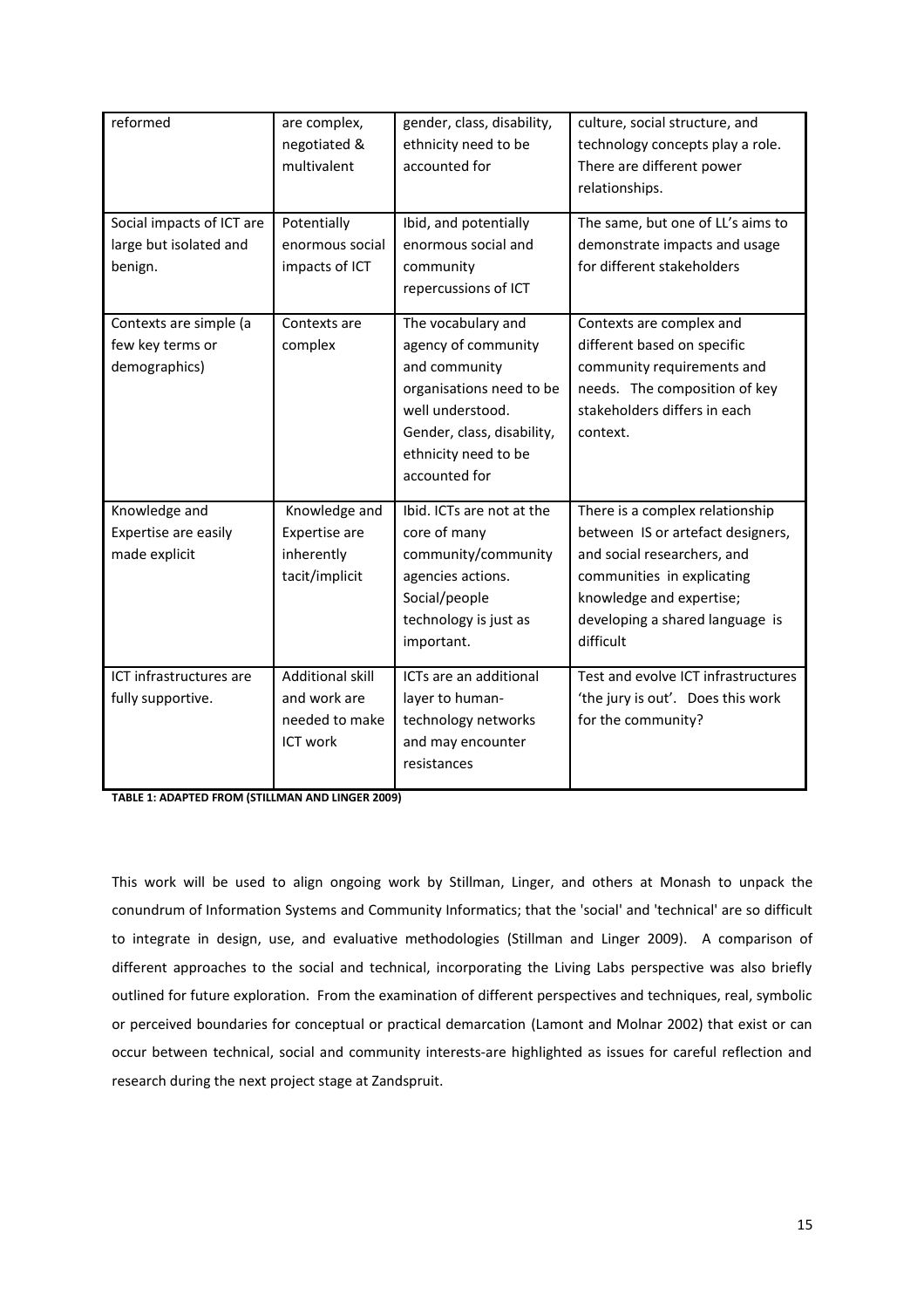#### CURRENT RESEARCH

First, it is anticipated that baseline research will be conducted in June (and will be reported on at the IDIA conference in November 2010) as an initial study of reactions to the DD in Zandspruit by key community stakeholders since its installation in February. Findings will also be integrated into a second paper by the project team

Second, a PhD study undertaken by Sheelagh Walton is assessing the impact that an ICT training program, held on the Monash University South Africa campus, undertaken by the severely impoverished Zandspruit learners, might have on the engagement of the learners with the DD. The exploratory study is testing the hypothesis that a community will be more technologically empowered, when the small group of learners, acting as change-agents within their own community, informally share their ICT knowledge with members in the community. Walton's study intends to describe the extent to which this unique combined set of circumstances has far-reaching effects in a community, generating a technologically-rich 'ripple effect' through the community.

The research will show the extent to which a minimally-invasive learning environment, that which is being supplied by the DD, can be nurtured, promoting self-exploration and encouraging technological-usage, understanding and enjoyment. Educational enhancement, increased technological understanding and enjoyment, the scope for community empowerment and social engagement will be addressed in the study. Preliminary findings from questionnaires, focus groups and individual interviews have already been collected, yielding some interesting results. These will be shared in an additional IDIA 2010 conference paper by Walton.

#### FUTURE ACTIVITY

It is also anticipated that a number of research applications for field research on the social and educational effects of the DD will be made on the basis of this partnership with Monash and to external funders. Funding has been approved for continuing small-scale research in the coming year.

The results of such research could also be applied in the development of DD projects in partnership with indigenous communities in Australia and/or the Pacific in conjunction with Monash and UNICEF, and preliminary discussions have been held in Australia about funding opportunities in the future.

### **CONCLUSIONS**

Research on the evolvement of the DDI in the Zandspruit community allows for the interaction between different role players and stakeholders which include academics, social and technical researchers, NGOs, Monash University, Meraka Institute and most importantly, the Zandspruit community. The application of the LL methodology is seen as a vehicle to support the development and empowerment of all the role players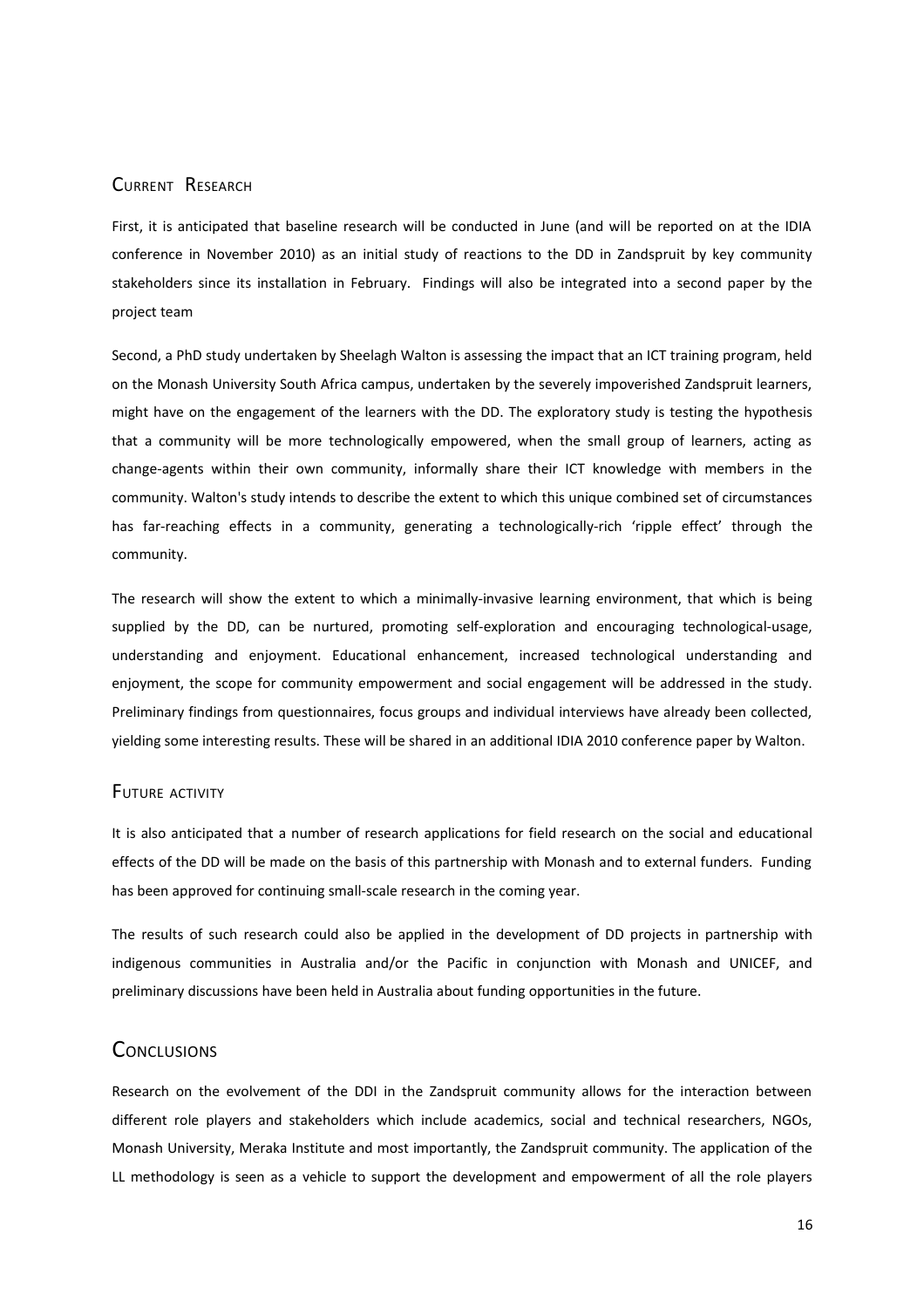involved, enhanced by a better understanding of the social-political context of research and action. Community-based needs and input is highly recognized and encouraged. The potential of future papers and idea generation is indicated and research perspectives outlined and this allows for a fertile ground for action and research where the DDI is a social-technical change agent set in action through human agency.

## **REFERENCES**

- Avgerou, C. and G. Walsham (2000). Information technology in context : studies from the perspective of developing countries. Aldershot, Ashgate.
- Bailur, S. (2008a). Analyzing telecentres using post-colonial theory. Manchester, Development Informatics Group, Institute for Development Policy and Mangement.
- Bailur, S. (2008b). Deconstructing Community Participation in Telecentre Projects. Manchester, Development Informatics Group, Institute for Development Policy and Mangement.
- Bishop, R. (2005). Freeing Ourselves from Neo-colonial Domination in Research: A Kaupapa Mäori Approach to Creating Knowledge. The SAGE handbook of qualitative research. N. K. Denzin and Y. S. Lincoln. Thousand Oaks, Sage Publications.
- Byrne, E. and S. Sundeep (2006). "Participatory design for social development: A South African case study on community-based health information systems." Information Technology for Development **13**(1): 71 - 94.
- Callon, M. (1991). Techno-Economic Networks and Irreversibility. Sociology of Monsters: Essays on Power, Technology and Domination. London:. J. Law. London, Routledge. **32-61**.
- Eriksson, M., V.-P. Niitamo and K. S. (2005). State of the art in utilising Living Labs approach to user-centric ICT innovation - a European approach. Unpublished Working Paper.
- Fanon, F. (1967). The wretched of the earth. Harmondsworth, Penguin.
- Gibson, M. (1987). Anthropology and tradition: a contemporary aboriginal viewpoint (paper written by Noel Pearson). ANZAAS. Townsville, 1987
- Giddens, A. (1976). New rules of sociological method : a positive critique of interpretative sociologies. London, Hutchinson.
- Giddens, A. (1984). The constitution of society : outline of the theory of structuration. Berkeley, University of California Press.
- Giddens, A. (1992). The transformation of intimacy : sexuality, love, and eroticism in modern societies. Stanford, Calif., Stanford University Press.
- Gurstein, M. (2007). What is community informatics (and why does it matter)? Milan, Italy Polimetrica.
- Gush, K. (2004). Open Source and the Digital Doorway. Paper presented at the Idlelo Conference, Cape Town. Cape Town, CSIR.
- Gush, K. (2008). Towards a more personalised user experience and better demographic data on the Digital Doorway public computer terminals. 5th Prato Community Informatics & Development Informatics Conference 2008: ICTs for Social Inclusion: What is the Reality? Conference CD, Prato, Italy, Centre for Community Networking Research, Monash University.
- Gush, K., G. Cambridge and R. Smith (2004). The Digital Doorway minimally invasive education in Africa. ICT in education conference Cape Town.
- Heeks, R. (2006). "Theorizing ICT4D Research." Information Technologies and International Development **3**(3): 1-4.
- Hirschheim, R., H. K. Klein and K. Lyytinen (1996). "Exploring the intellectual structures of information systems development: A social action theoretic analysis." Accounting, Management and Information Technologies **6**(1-2): 1-64.
- Kraemer, K. L., J. Dedrick and S. Prakul (2009). "One laptop per child: vision vs. reality." Communications of the ACM **52**(6): 66-73.
- Kubisch, A. C. (1997). Voices from the Field: Learning from the Early Work of Comprehensive Community Initiatives. Washington, DC, Aspen Institute.
- Lamb, R. and R. Kling (2003). "Reconceptualising users as social actors in information systems research." MIS Quarterly **27**(2): 197-235.
- Lamont, M. and V. Molnar (2002). "The study of boundaries in the social sciences." Annual Review of Sociology **28**: 167-95.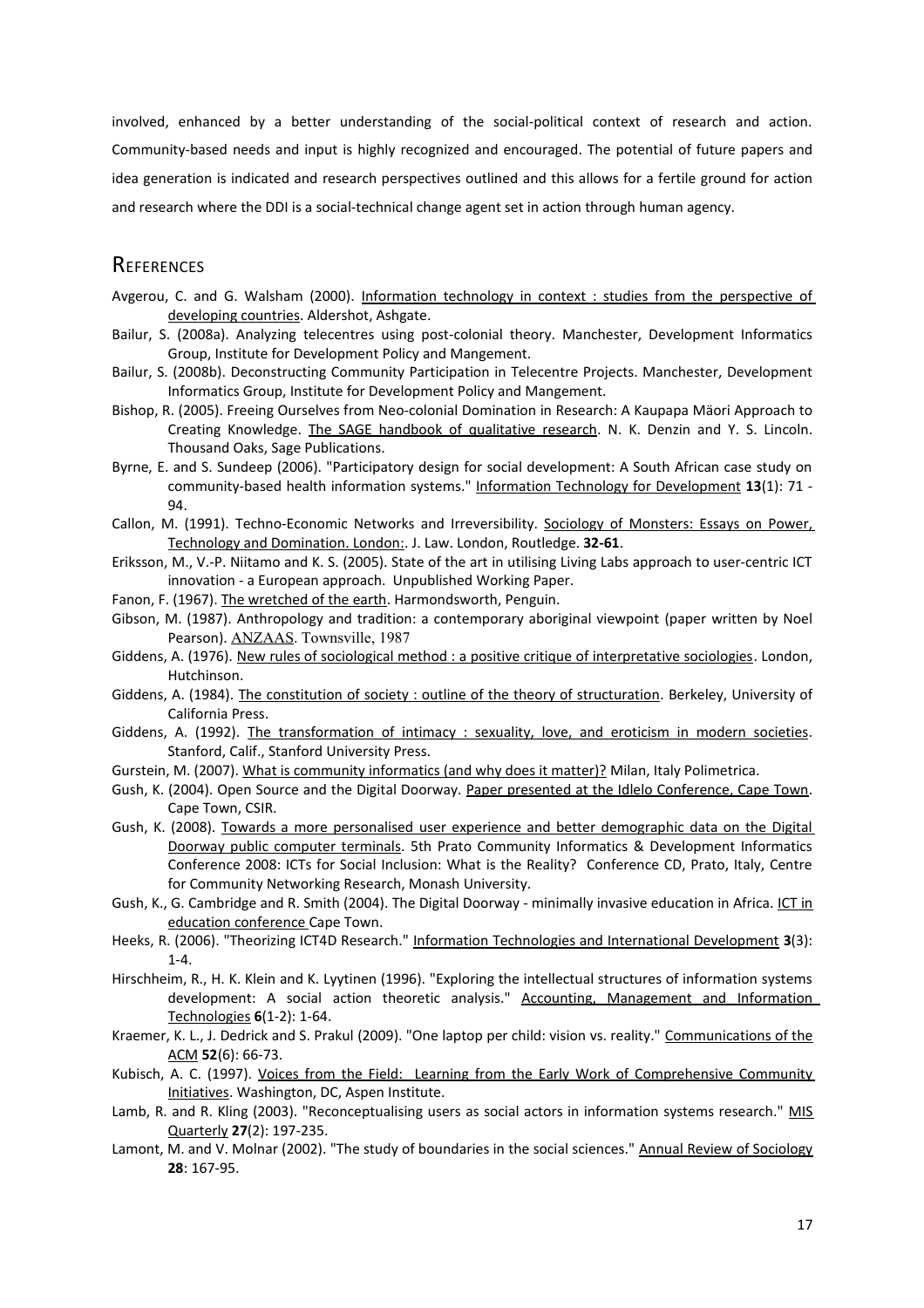- Law, J. (1992). "Notes on the Theory of the Actor Network: Ordering, Strategy and Heterogeneity." Systems Practice **5**: 375-393.
- Law, J. (2001). "Networks, Relations,Cyborgs: on the Social Study of Technology (draft)." Retrieved 6 June, 2003, from http://www.comp.lancs.ac.uk/sociology/soc042jl.html.
- Loader, B., L. Keeble and Joseph Rowntree Foundation. (2004). Challenging the digital divide? : a literature review of community informatics initiatives. York, Joseph Rowntree Foundation.
- Madon, S. and S. Sahay (2002). "An Information-Based Model of NGO Mediation for the Empowerment of Slum Dwellers in Bangalore " **18**(1): 13-`9.
- Merton, R. K. (1936). "The Unanticipated Consequences of Purposive Social Action " American Sociological Review **1**(6): 894-904.
- Mitra, S., R. Dangwal, S. Chatterjee, S. Jha, B. R. S and K. P (2005). "Acquisition of computing literacy on shared public computers: Children and the 'Hole in the Wall'." Australasian Journal of Educational Technology **21**(3): 407-426.
- Niven, I. J. and L. Russell (2005). Appropriated pasts: indigenous peoples and the colonial culture of archaeology. Lanham, Altamira.
- Orlikowski, W. J. (1999). Technologies-in-practice : an enacted lens for studying technology in organizations. Cambridge, MA, Sloan School of Management Massachusetts Institute of Technology.
- Orlikowski, W. J. (2000). "Using technology and constituting structures: A practice lens for studying technology in organizations." Organization Science **11**(Jul/Aug): 404-428.
- Pitse-Boshomane, M. M., M. Marais, C. Morris, K. Roux, R. van Rensburg, M. Herselman, M. Ajay and I. Mulder (2008). Catalysing innovation: the promise of the Living Lab Approach in South Africa. Prato CIRN 2008 Community Informatics Conference: ICTs for Social Inclusion: What is the Reality? . Prato, Italy, CCNR, Monash University.
- Rogers, E. (2003). Diffusion of Innovations New York, Free Press.
- Rothman, J. (1972). Three Models of Community Organization Practice. Strategies of Community Organization. F. M. Cox. Itasca, Ill, FE Peacock**:** 20-36.
- Salvador, T. and J. Sherry (2004). "Local learnings: an essay on designing to facilitate effective use of ICTs " Journal of Community Informatics **1**(1): 76-83.
- Sen, A. K. (2001). Development as freedom. Oxford, Oxford University Press.
- Sen, A. K. (2009). The idea of justice. London, Allen Lane.
- Simpson, L. (2004). Big questions for community informatics initiatives: a social capital perspective. Community and Information Technology: The Big Questions. A Search Conference Report 19 October 2002. L. Stillman. Melbourne, Australian Scholarly Publishing.
- Sonntag, H. R. (2001). Dependency Theory. International Encyclopedia of the Social & Behavioral Sciences. N. J. Smelser and P. B. Baltes. Oxford, Elsevier Science Ltd**:** 3501-3505.
- Steyn, J. (2007). Community memory and ICT in a developing economy. Constructing and Sharing Memory: Community Informatics, Identity and Empowerment. L. Stillman and G. Johanson. Newcastle, UK, Cambridge Scholars Publishing**:** 247-261.
- Stillman, L. (2008). Is there an ideal type? Developing planning and evaluation models for a digital social inclusion project: Digital Doorways, South Africa 5th Prato Community Informatics & Development Informatics Conference 2008: ICTs for Social Inclusion: What is the Reality? Conference CD, Prato, Italy, Centre for Community Networking Research, Monash University.
- Stillman, L. and H. Linger (2009). "Community Informatics and Information Systems: how can they be better connected?" The Information Society **25**(4): 1-10.
- Stillman, L. and R. Stoecker (2008). Community Informatics. Handbook of Research on Public Information Technology. G. D. Garson and M. Khosrow-Pour. Hershey, PA, Idea Group**:** 50-60.
- Stoecker, R. (2005a). "Is Community Informatics good for communities? Questions confronting an emerging field." The Journal of Community Informatics **1**(3): 13-26.
- Stoecker, R. (2005b). Research methods for community change : a project-based approach. Thousand Oaks, Sage Publications.
- Stoecker, R. and E. A. Tryon (2009). The unheard voices : community organizations and service learning. Philadelphia, Pa., Temple University Press.
- Suchman, L. (1997). "The Social and Interactional Dimensions of Human-Computer Interfaces." American Anthropologist **99**(Sep): 660-661.
- Suchman, L. (1999). Working Relations of Technology and Use. The social shaping of technology. J. Wajcman and D. A. MacKenzie. Milton Keynes, [Eng.] ; Philadelphia, Pa., Open University Press**:** 258-265.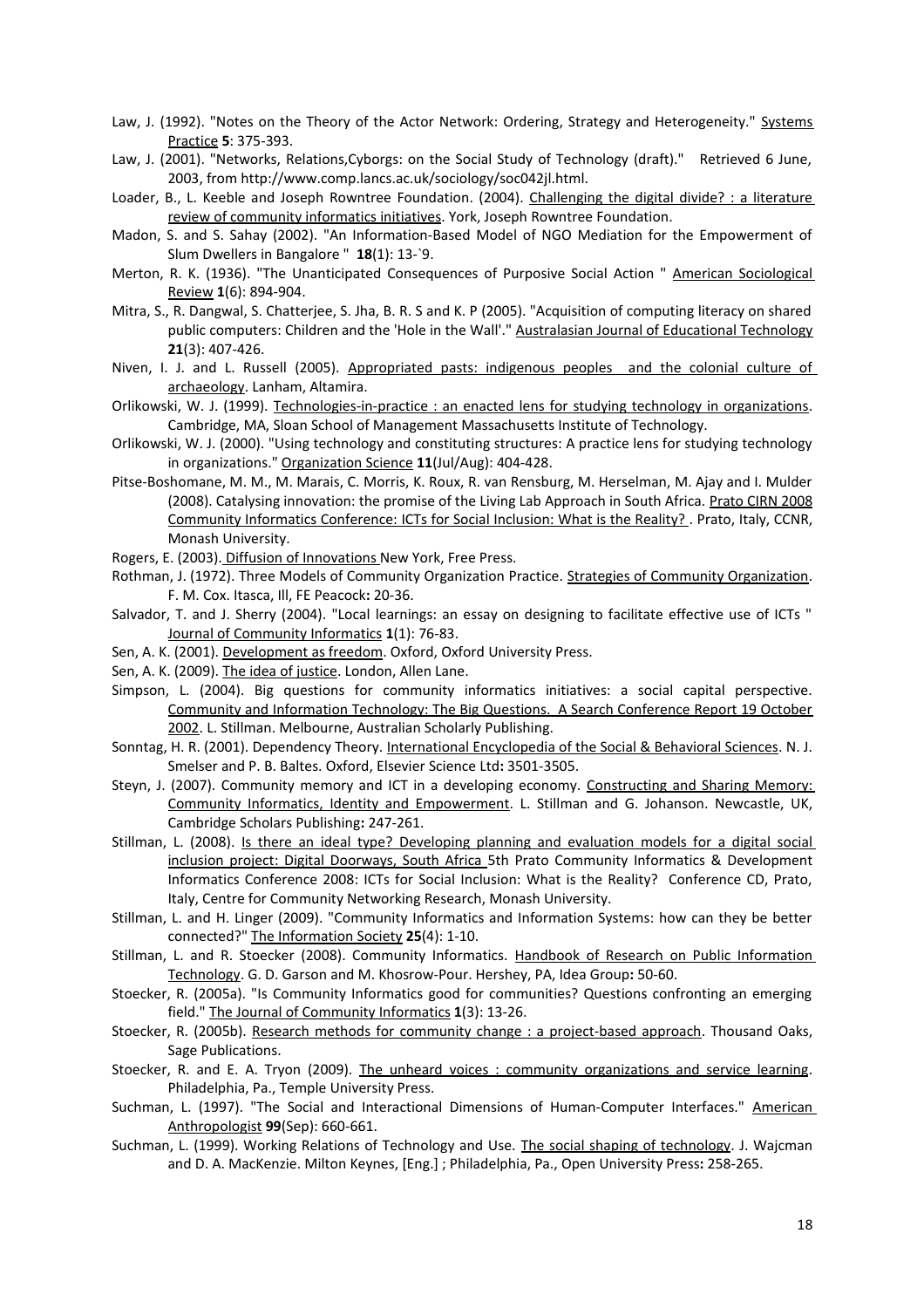- Terreblanche, S. (2009). The Developmental State In South Africa: The Difficult Road Ahead. State of the Nation: South Africa 2008. P. Kagwanja and K. Kondlo. Cape Town, HSRC Press**:** 107-130.
- The Communication Initiative Network. (2008, September 8, 2008). "The Drum Beat 459 Solar-Powered Communication Hub: The BEE." Retrieved 13 June, 2009, from http://www.comminit.com/en/node/276119/307.

United Nations Development Program (2008). UNDP Annual Report 2008. NY, NY, UNDP.

- Walsham, G. (1995). "Interpretive case studies in IS research: Nature and method." European Journal of Information Systems **4**(2): 74.
- Weber, M., H. H. Gerth and C. W. Mills (1977). From Max Weber: essays in sociology. London, Routledge & Kegan Paul.
- Wills, J., M. Parker and G. Wills (2009). Social and Community Informatics and Social Theories of Networks, University of Southampton.
- Winner, L. (1980). "Do Artifacts Have Politics?" Daedalus **109**(1): 121-136.
- Zheng, Y. and R. Heeks (2008). Conceptualizing information culture in developing countries. Manchester, Development Informatics Group, Institute for Development Policy and Mangement.